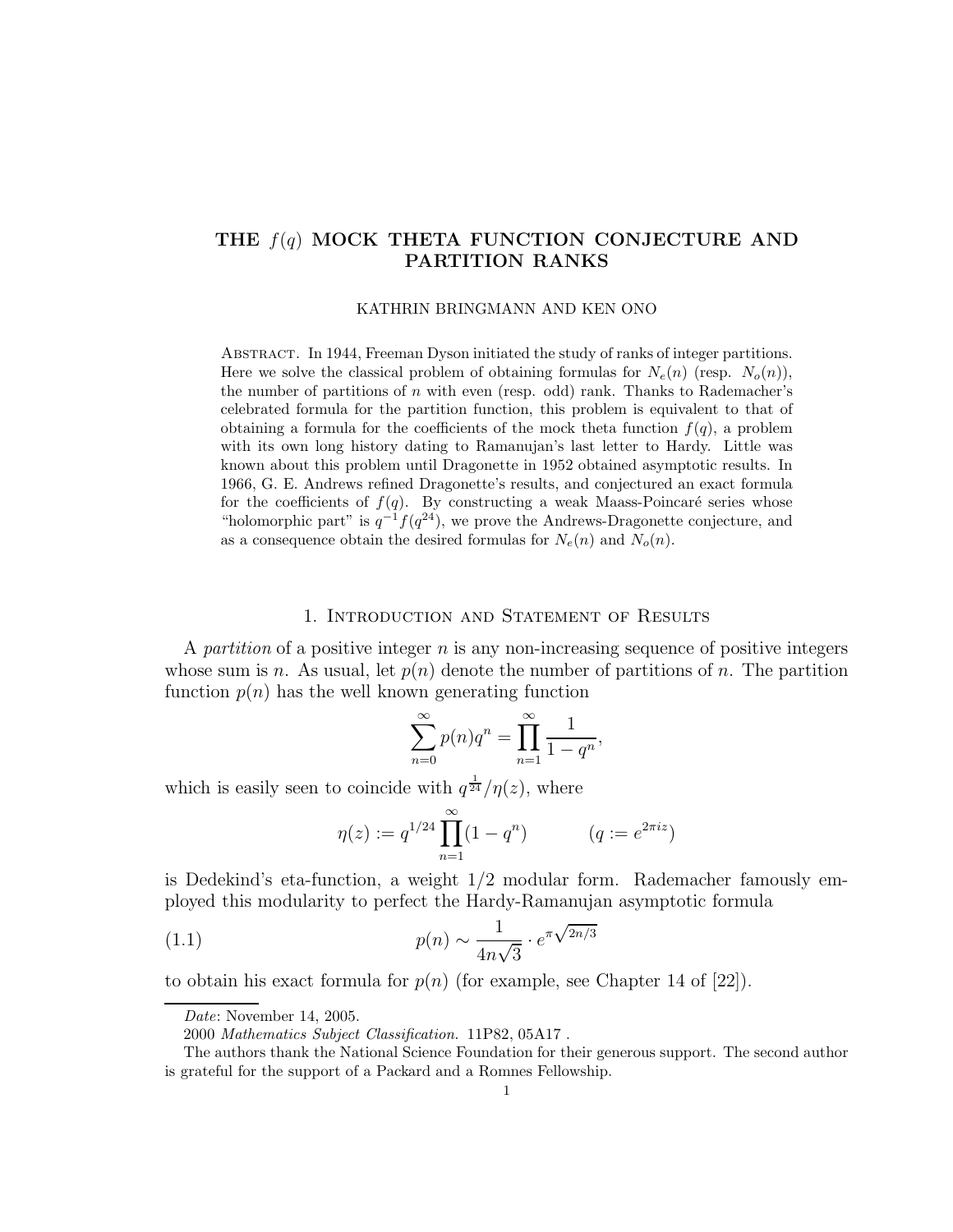To state his formula, let  $I_s(x)$  be the usual I-Bessel function of order s, and let  $e(x) := e^{2\pi ix}$ . Furthermore, if  $k \ge 1$  and n are integers, then let

(1.2) 
$$
A_k(n) := \frac{1}{2} \sqrt{\frac{k}{12}} \sum_{\substack{x \pmod{24k} \\ x^2 \equiv -24n+1 \pmod{24k}}} \chi_{12}(x) \cdot e\left(\frac{x}{12k}\right),
$$

where the sum runs over the residue classes modulo  $24k$ , and where

(1.3) 
$$
\chi_{12}(x) := \left(\frac{12}{x}\right).
$$

If n is a positive integer, then one version of Rademacher's formula reads

(1.4) 
$$
p(n) = 2\pi (24n - 1)^{-\frac{3}{4}} \sum_{k=1}^{\infty} \frac{A_k(n)}{k} \cdot I_{\frac{3}{2}}\left(\frac{\pi \sqrt{24n - 1}}{6k}\right).
$$

In an effort to provide a combinatorial explanation of Ramanujan's congruences

$$
p(5n + 4) \equiv 0 \pmod{5},
$$
  
\n $p(7n + 5) \equiv 0 \pmod{7},$   
\n $p(11n + 6) \equiv 0 \pmod{11},$ 

Dyson introduced [17] the so-called "rank" of a partition, a delightfully simple statistic. The rank of a partition is defined to be its largest part minus the number of its parts. In this famous paper [17], Dyson conjectured that ranks could be used to "explain" the congruences above with modulus 5 and 7. More precisely, he conjectured that the partitions of  $5n + 4$  (resp.  $7n + 5$ ) form 5 (resp. 7) groups of equal size when sorted by their ranks modulo 5 (resp.  $7)^1$ . He further postulated the existence of another statistic, the so-called "crank"<sup>2</sup>, which allegedly would explain all three congruences. In 1954, Atkin and Swinnerton-Dyer proved [9] Dyson's rank conjectures, consequently cementing the central role that ranks play in the theory of partitions.

To study ranks, it is natural to investigate a generating function. If  $N(m, n)$  denotes the number of partitions of  $n$  with rank  $m$ , then it is well known that

$$
1 + \sum_{n=1}^{\infty} \sum_{m=-\infty}^{\infty} N(m,n) z^m q^n = 1 + \sum_{n=1}^{\infty} \frac{q^{n^2}}{(zq;q)_n (z^{-1}q;q)_n},
$$

where

$$
(a;q)_n := (1-a)(1-aq) \cdots (1-aq^{n-1}).
$$

<sup>&</sup>lt;sup>1</sup>A short calculation reveals that this phenomenon cannot hold modulo 11.

 ${}^{2}\text{In}$  1988, Andrews and Garvan [8] found the crank, and they indeed confirmed Dyson's speculation that it "explains" the three Ramanujan congruences above. Recent work of Mahlburg [21] establishes that the Andrews-Dyson-Garvan crank plays an even more central role in the theory partition congruences. His work concerns partition congruences modulo arbitrary powers of all primes  $\geq 5$ .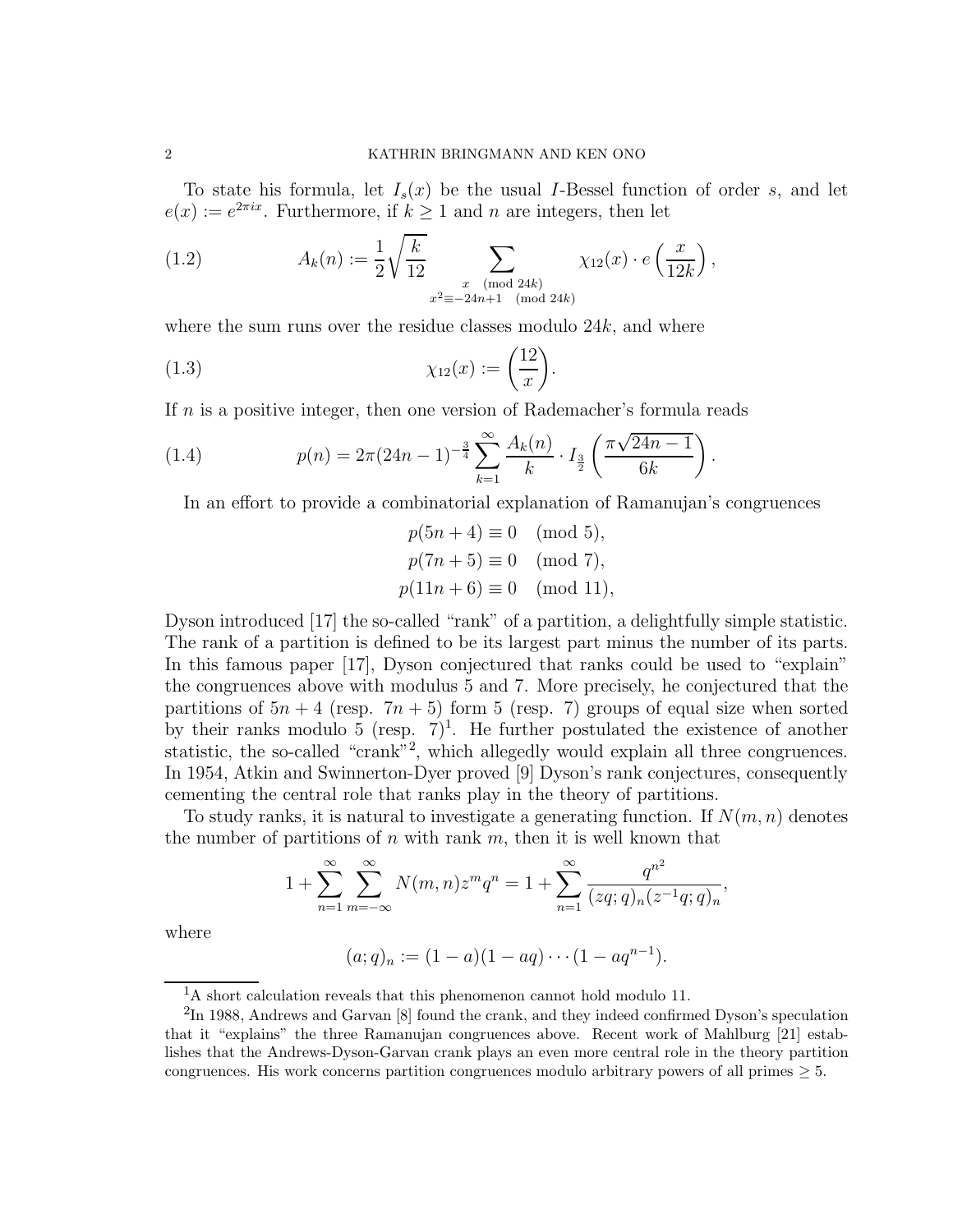Therefore, if  $N_e(n)$  (resp.  $N_o(n)$ ) denotes the number of partitions of n with even (resp. odd) rank, then by letting  $z = -1$  we obtain

$$
(1.5) \t 1 + \sum_{n=1}^{\infty} (N_e(n) - N_o(n))q^n = 1 + \sum_{n=1}^{\infty} \frac{q^{n^2}}{(1+q)^2(1+q^2)^2 \cdots (1+q^n)^2}.
$$

We address the following classical problem: Determine exact formulas for  $N_e(n)$  and  $N<sub>o</sub>(n)$ . In view of (1.4) and (1.5), since

$$
p(n) = N_e(n) + N_o(n),
$$

this question is equivalent to the problem of deriving exact formulas for the coefficients  $\alpha(n)$  of the series

(1.6) 
$$
f(q) = 1 + \sum_{n=1}^{\infty} \alpha(n)q^n : = 1 + \sum_{n=1}^{\infty} \frac{q^{n^2}}{(1+q)^2(1+q^2)^2 \cdots (1+q^n)^2}
$$

$$
= 1 + q - 2q^2 + 3q^3 - 3q^4 + 3q^5 - 5q^6 + \cdots
$$

The series  $f(q)$  is one of the third order mock theta functions Ramanujan defined in his last letter to Hardy dated January 1920 (see pages 127-131 of [23]). Surprisingly, very little is known about mock theta functions in general. For example, Ramanujan's claims about their analytic properties remain open. There is even debate concerning the rigorous definition of a mock theta function, which, of course, precedes the formulation of one's order. Despite these seemingly problematic issues, Ramanujan's mock theta functions possess many striking properties, and they have been the subject of an astonishing number of important works, (for example, see [2, 3, 4, 5, 7, 12, 13, 14, 16, 19, 26, 27] to name a few). This activity realizes G. N. Watson's<sup>3</sup> prophetic words:

"Ramanujan's discovery of the mock theta functions makes it obvious that his skill and ingenuity did not desert him at the oncoming of his untimely end. As much as any of his earlier work, the mock theta functions are an achievement sufficient to cause his name to be held in lasting remembrance. To his students such discoveries will be a source of delight and wonder until the time shall come when we too shall make our journey to that Garden of Proserpine (a.k.a. Persephone)..."

Returning to  $f(q)$ , the problem of estimating its coefficients  $\alpha(n)$  has a long history, one which even precedes Dyson's definition of partition ranks. Indeed, Ramanujan's last letter to Hardy already includes the claim that

$$
\alpha(n) = (-1)^{n-1} \frac{\exp\left(\pi \sqrt{\frac{n}{6} - \frac{1}{144}}\right)}{2\sqrt{n - \frac{1}{24}}} + O\left(\frac{\exp\left(\frac{1}{2}\pi \sqrt{\frac{n}{6} - \frac{1}{144}}\right)}{\sqrt{n - \frac{1}{24}}}\right).
$$

<sup>3</sup>This quote is taken from Watson's 1936 Presidential Address to the London Mathematical Society entitled "The final problem: An account of the mock theta functions" (see page 80 of [26]).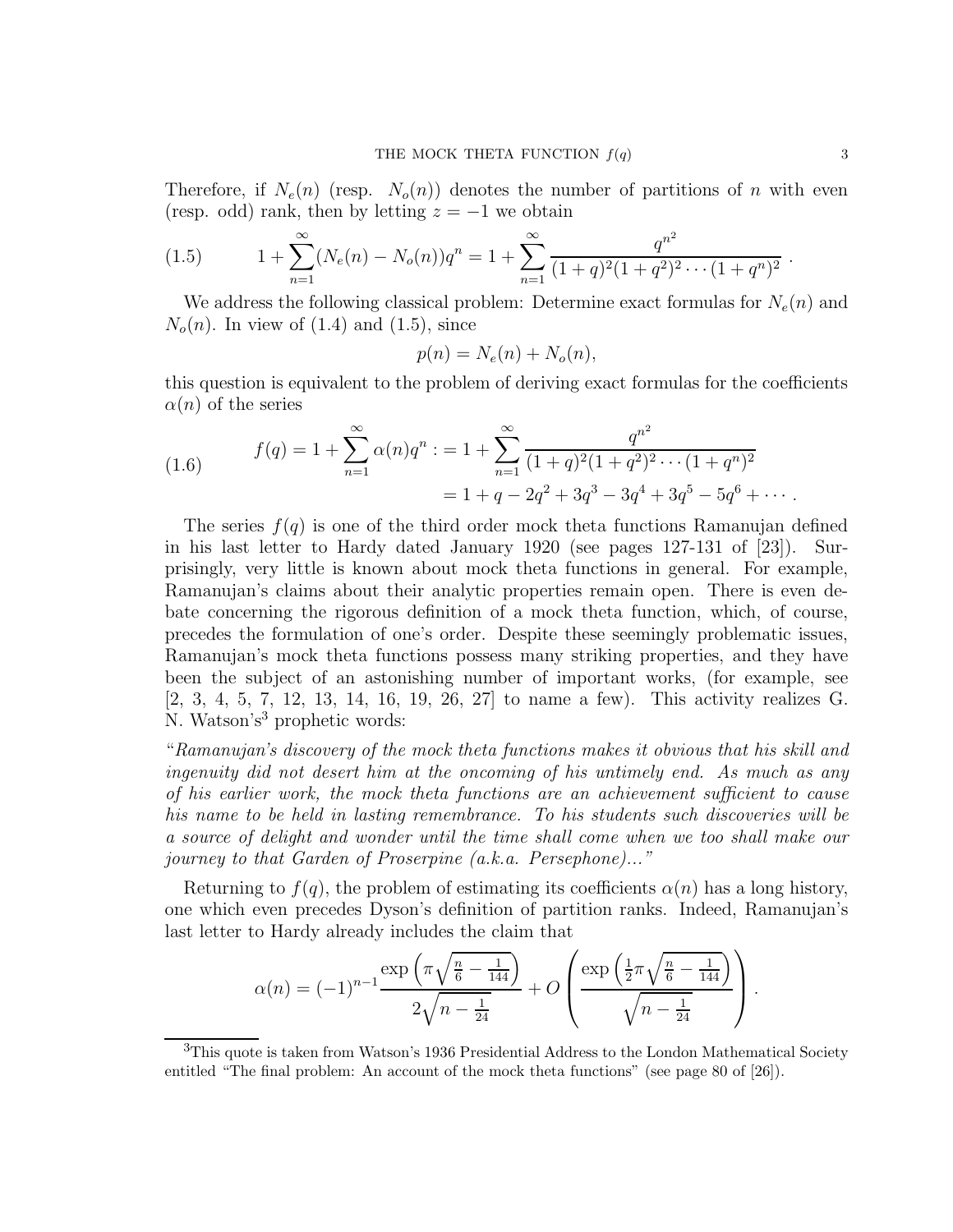Typical of his writings, Ramanujan offered no proof of this claim. Dragonette finally proved this claim in her 1951 Ph.D. thesis [16] written under the direction of Rademacher. In his 1964 Ph.D. thesis, also written under Rademacher, Andrews improved upon Dragonette's work, and he proved<sup>4</sup> that (1.7)

$$
\alpha(n) = \pi (24n - 1)^{-\frac{1}{4}} \sum_{k=1}^{\lfloor \sqrt{n} \rfloor} \frac{(-1)^{\lfloor \frac{k+1}{2} \rfloor} A_{2k} \left(n - \frac{k(1 + (-1)^k)}{4}\right)}{k} \cdot I_{\frac{1}{2}}\left(\frac{\pi \sqrt{24n - 1}}{12k}\right) + O(n^{\epsilon}).
$$

This result falls short of the problem of obtaining an exact formula for  $\alpha(n)$ , and as a consequence represents the obstruction to obtaining formulas for  $N_e(n)$  and  $N_o(n)$ . In his plenary address "Partitions: At the interface of q-series and modular forms", delivered at the Millenial Number Theory Conference at the University of Illinois in 2000, Andrews highlighted this classical problem by promoting his conjecture<sup>5</sup> of 1966 (see page 456 of [2], and Section 5 of [4]) for the coefficients  $\alpha(n)$ .

Conjecture. (Andrews-Dragonette) If  $n$  is a positive integer, then

$$
(1.8) \quad \alpha(n) = \pi (24n - 1)^{-\frac{1}{4}} \sum_{k=1}^{\infty} \frac{(-1)^{\lfloor \frac{k+1}{2} \rfloor} A_{2k} \left( n - \frac{k(1 + (-1)^k)}{4} \right)}{k} \cdot I_{\frac{1}{2}} \left( \frac{\pi \sqrt{24n - 1}}{12k} \right).
$$

The following theorem gives the first exact formulas for the coefficients of a mock theta function.

### Theorem 1.1. The Andrews-Dragonette Conjecture is true.

Remark. Since  $N_e(n) = (p(n) + \alpha(n))/2$  and  $N_o(n) = (p(n) - \alpha(n))/2$ , Theorem 1.1, combined with (1.4), provides the desired formulas for  $N_e(n)$  and  $N_o(n)$ .

To prove Theorem 1.1, we use recent work of Zwegers [27] which nicely packages Watson's transformation properties of  $f(q)$  in terms of real analytic vector valued modular forms. Loosely speaking, Zwegers "completes"  $q^{-1/24}f(q)$  to obtain a three dimensional real analytic vector valued modular form of weight 1/2. We recall his results in Section 2. To prove Theorem 1.1, we realize the  $q$ -series, whose coefficients are given by the infinite series expansions in  $(1.8)$ , as the "holomorphic part" of a weak Maass form. This form is defined in Section 3.1 as a specialization of a Poincaré series, and in Section 3.2 we confirm that the coefficients of its holomorphic part are indeed in agreement with the expansions in (1.8). To complete the proof of Theorem 1.1, it then suffices to establish a suitable identity relating this weak Maass form to Zwegers' form. We achieve this in Section 5 by analyzing the image of these forms under the differential operator  $\xi_{\frac{1}{2}}$  (defined in Section 5). This task requires the Serre-Stark Basis

<sup>&</sup>lt;sup>4</sup>This is a reformulation of Theorem 5.1 of [2] using the identity  $I_{\frac{1}{2}}(z) = \left(\frac{2}{\pi z}\right)^{\frac{1}{2}} \cdot \sinh(z)$ .

 $5$ This conjecture is suggested as a speculation by Dragonette in [16].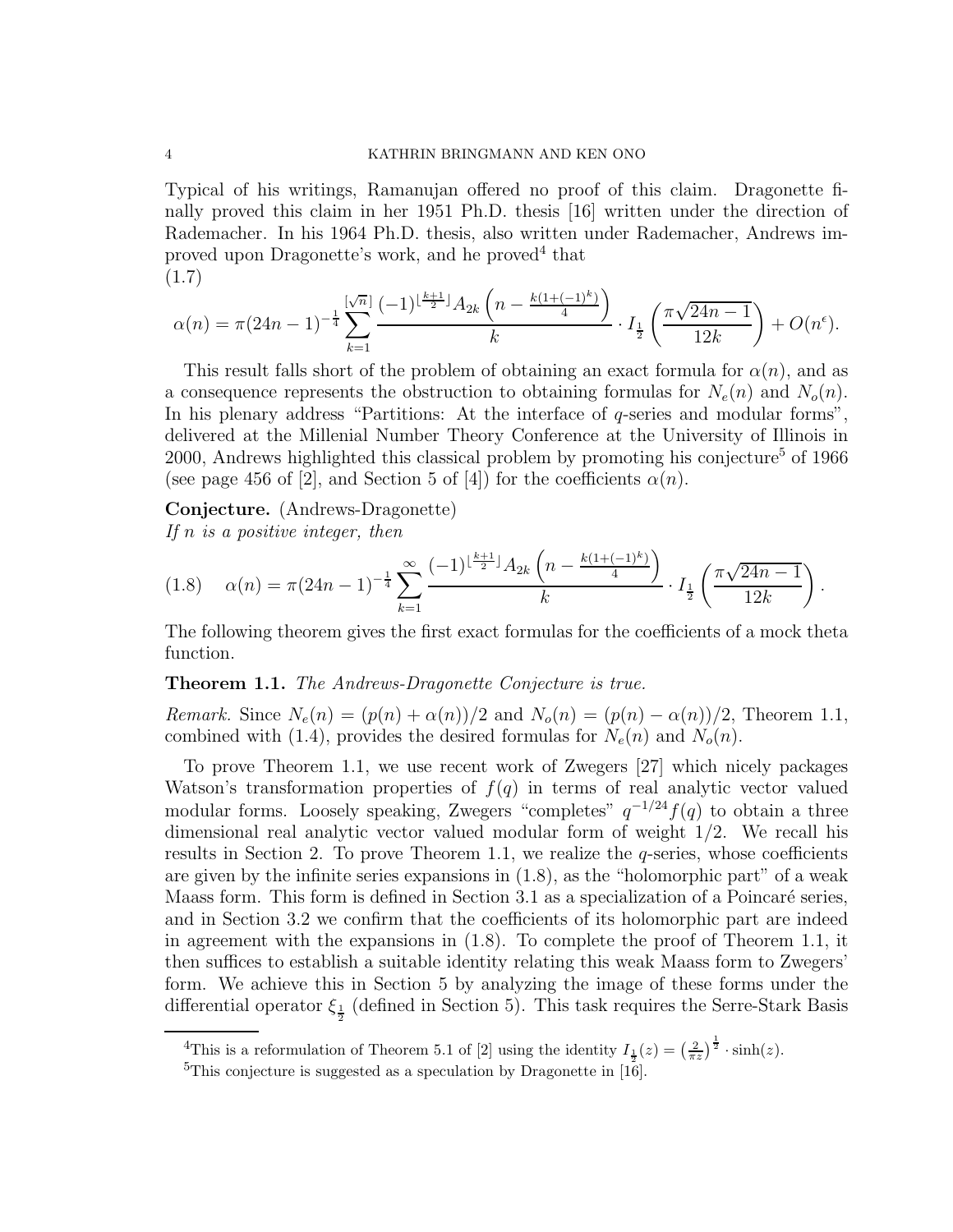Theorem for weight 1/2 holomorphic modular forms, and estimates on sums of the  $A_{2k}$ -sums derived in Section 4.

#### Acknowledgements

The authors thank George Andrews for helpful comments concerning the historical background of the subject, and the authors thank John Friedlander, Sharon Garthwaite and Karl Mahlburg for their helpful comments.

# 2. MODULAR TRANSFORMATION PROPERTIES OF  $q^{-\frac{1}{24}}f(q)$

Here we recall what is known about  $q^{-1/24}f(q)$  and its modular transformation properties. An important first step was already achieved by G. N. Watson in [26]. Although  $f(q)$  is not the Fourier expansion of a usual meromorphic modular form, in this classic paper Watson determined modular transformation properties which strongly suggested that  $f(q)$  is a "piece" of a real analytic modular form, as opposed to a classical meromorphic modular form.

Watson's modular transformation formulas are very complicated, and are difficult to grasp at first glance. In particular, the collection of these formulas involve another third order mock theta function, as well as terms arising from Mordell integrals. Recent work of Zwegers [27] nicely packages Watson's results in the modern language of real analytic vector valued modular forms. We recall some of his results as they pertain to  $f(q)$ .

We begin by fixing notation. Let  $\omega(q)$  be the third order mock theta function

(2.1) 
$$
\omega(q) := \sum_{n=0}^{\infty} \frac{q^{2n^2+2n}}{(q;q^2)_{n+1}^2} = \frac{1}{(1-q)^2} + \frac{q^4}{(1-q)^2(1-q^3)^2} + \frac{q^{12}}{(1-q)^2(1-q^3)^2(1-q^5)^2} + \cdots
$$

If  $q := e^{2\pi i z}$ , where  $z \in \mathbb{H}$ , then define the vector valued function  $F(z)$  by

$$
(2.2) \tF(z) = (F_0(z), F_1(z), F_2(z))^T := (q^{-\frac{1}{24}} f(q), 2q^{\frac{1}{3}} \omega(q^{\frac{1}{2}}), 2q^{\frac{1}{3}} \omega(-q^{\frac{1}{2}}))^T.
$$

Similarly, let  $G(z)$  be the vector valued non-holomorphic function defined by

$$
(2.3) \tG(z) = (G_0(z), G_1(z), G_2(z))^T := 2i\sqrt{3} \int_{-\overline{z}}^{i\infty} \frac{(g_1(\tau), g_0(\tau), -g_2(\tau))^T}{\sqrt{-i(\tau + z)}} d\tau,
$$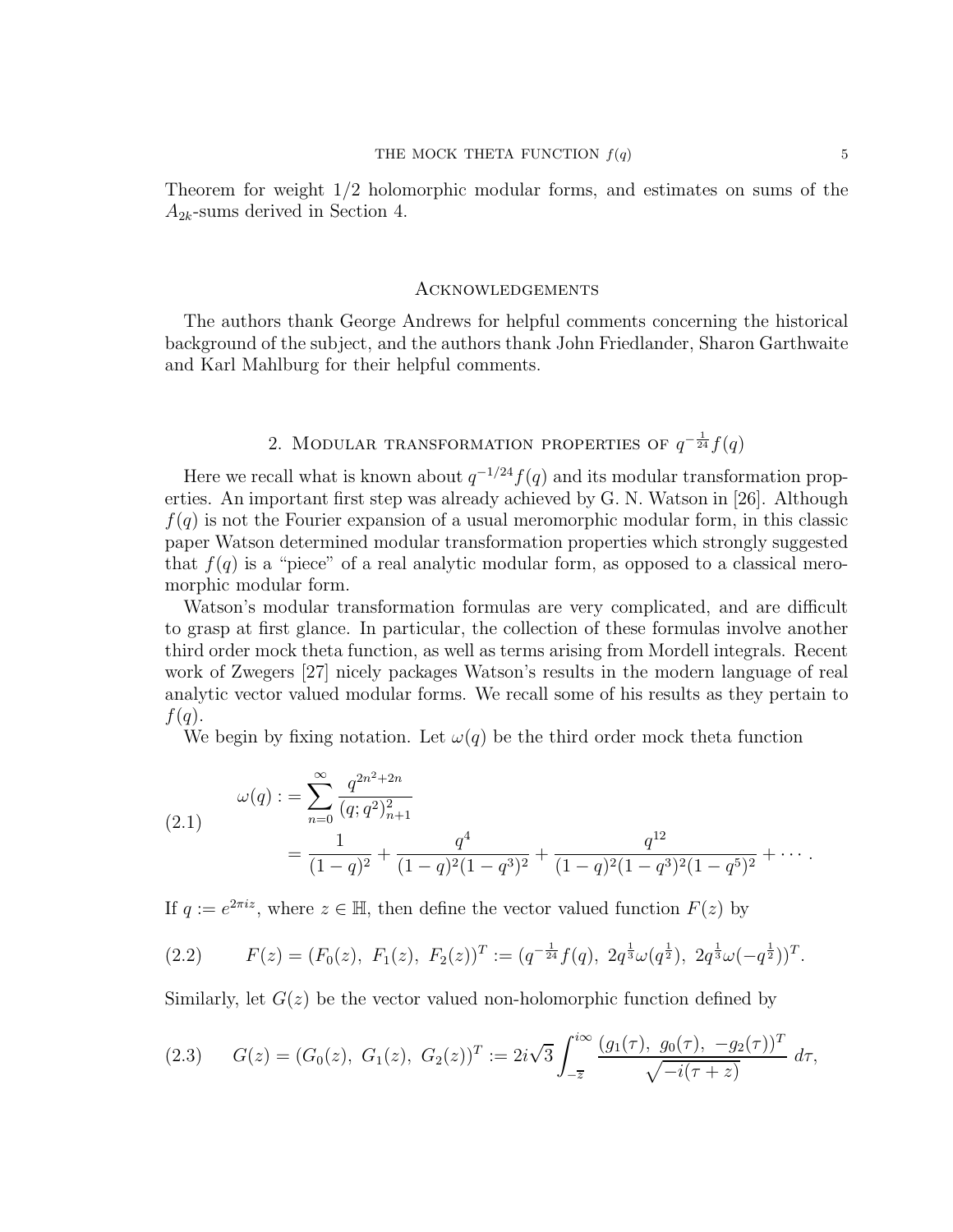where the  $g_i(\tau)$  are the cuspidal weight 3/2 theta functions

(2.4)  
\n
$$
g_0(\tau) := \sum_{n=-\infty}^{\infty} (-1)^n \left( n + \frac{1}{3} \right) e^{3\pi i \left( n + \frac{1}{3} \right)^2 \tau},
$$
\n
$$
g_1(\tau) := -\sum_{n=-\infty}^{\infty} \left( n + \frac{1}{6} \right) e^{3\pi i \left( n + \frac{1}{6} \right)^2 \tau},
$$
\n
$$
g_2(\tau) := \sum_{n=-\infty}^{\infty} \left( n + \frac{1}{3} \right) e^{3\pi i \left( n + \frac{1}{3} \right)^2 \tau}.
$$

Using these vector valued functions, Zwegers defines  $H(z)$  by

(2.5) 
$$
H(z) := F(z) - G(z).
$$

The following description of  $H(z)$  is the main result of [27].

## Theorem 2.1. (Zwegers)

The function  $H(z)$  is a vector valued real analytic modular form of weight  $1/2$  satisfying

$$
H(z+1) = \begin{pmatrix} \zeta_{24}^{-1} & 0 & 0 \\ 0 & 0 & \zeta_3 \\ 0 & \zeta_3 & 0 \end{pmatrix} H(z),
$$

$$
H(-1/z) = \sqrt{-iz} \cdot \begin{pmatrix} 0 & 1 & 0 \\ 1 & 0 & 0 \\ 0 & 0 & -1 \end{pmatrix} H(z),
$$

where  $\zeta_n := e^{2\pi i/n}$ . Furthermore,  $H(z)$  is an eigenfunction of the Casimir operator  $\Omega_{\frac{1}{2}} := -4y^2 \frac{\partial^2}{\partial z \partial \overline{z}} + iy \frac{\partial}{\partial \overline{z}} + \frac{3}{16}$  with eigenvalue  $\frac{3}{16}$ , where  $z = x + iy$ ,  $\frac{\partial}{\partial z} = \frac{1}{2}$ 2  $\left(\frac{\partial}{\partial x} - i \frac{\partial}{\partial y}\right)$ , and  $\frac{\partial}{\partial \overline{z}} = \frac{1}{2}$ 2  $\left(\frac{\partial}{\partial x}+i\frac{\partial}{\partial y}\right)$ .

We give a consequence of Zwegers' result in terms of weak Maass forms of halfintegral weight. To make this precise, suppose that  $k \in \frac{1}{2} + \mathbb{Z}$ . If v is odd, then define  $\epsilon_v$  by

(2.6) 
$$
\epsilon_v := \begin{cases} 1 & \text{if } v \equiv 1 \pmod{4}, \\ i & \text{if } v \equiv 3 \pmod{4}. \end{cases}
$$

The weight k Casimir operator is defined by

(2.7) 
$$
\Omega_k := -4y^2 \frac{\partial^2}{\partial z \partial \bar{z}} + 2iky \frac{\partial}{\partial \bar{z}} + \frac{2k - k^2}{4}.
$$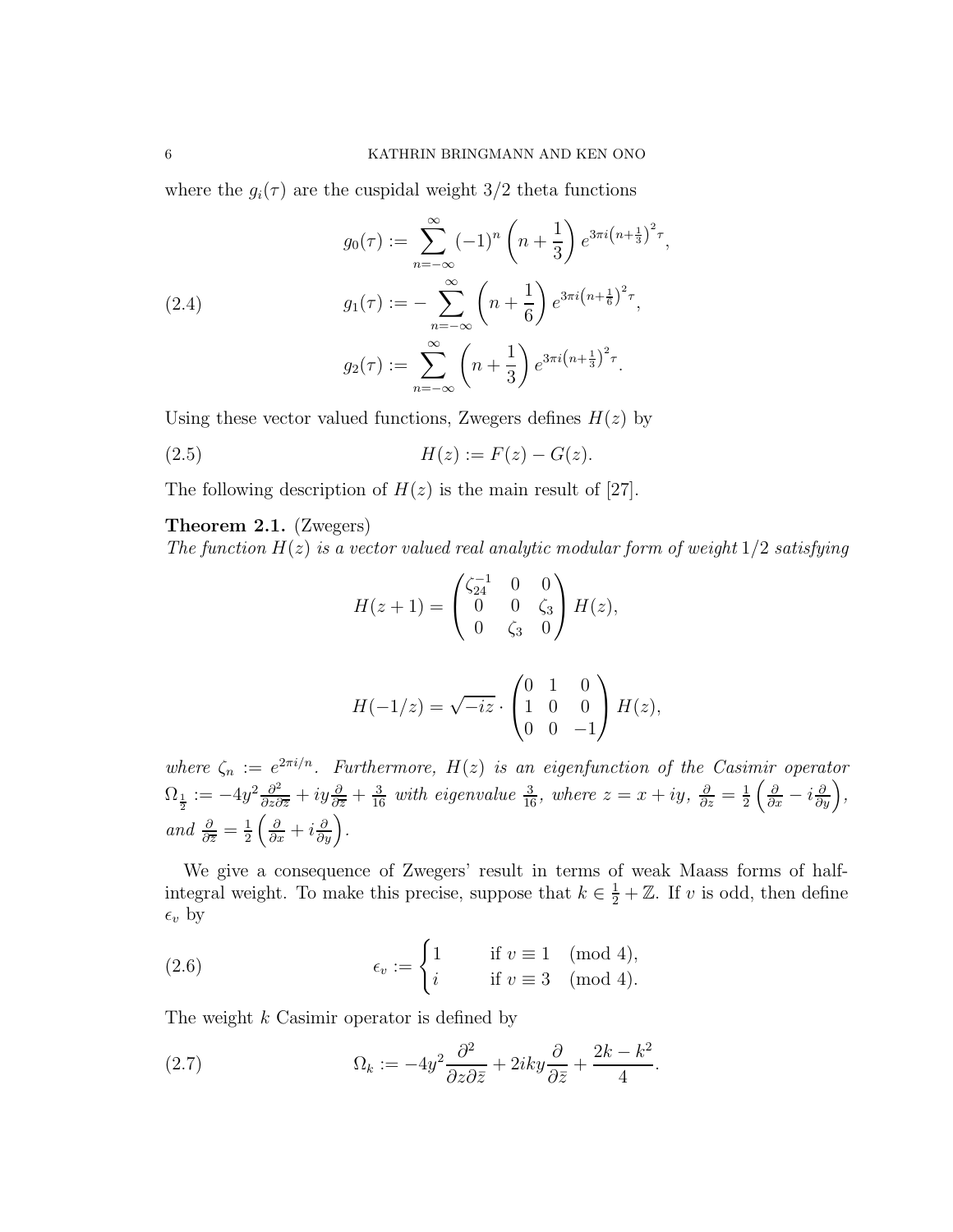Notice that the weight k hyperbolic Laplacian

(2.8) 
$$
\Delta_k := -y^2 \left( \frac{\partial^2}{\partial x^2} + \frac{\partial^2}{\partial y^2} \right) + iky \left( \frac{\partial}{\partial x} + i \frac{\partial}{\partial y} \right)
$$

is related to the Casimir operator  $\Omega_k$  by the simple identity

$$
\Omega_k = \Delta_k + \frac{2k - k^2}{4},
$$

where  $z = x + iy$  with  $x, y \in \mathbb{R}$ .

Following Bruinier and Funke, we now recall the notion [11] of a weak Maass form of half-integral weight.

**Definition 2.2.** Suppose that  $k \in \frac{1}{2} + \mathbb{Z}$ , N is a positive integer, and that  $\psi$  is a Dirichlet character with modulus  $4N$ . A weak Maass form of weight k on  $\Gamma_0(4N)$  with Nebentypus character  $\psi$  is any smooth function  $f : \mathbb{H} \to \mathbb{C}$  satisfying the following:

(1) For all  $A = \begin{pmatrix} a & b \\ c & d \end{pmatrix} \in \Gamma_0(4N)$  and all  $z \in \mathbb{H}$ , we have

$$
f(Az) = \psi(d) \left(\frac{c}{d}\right)^{2k} \epsilon_d^{-2k} (cz+d)^k f(z).
$$

- (2) We have that  $\Delta_k f = 0$ .
- (3) The function  $f(z)$  has at most linear exponential growth at all the cusps of  $\Gamma_0(4N)$ .

Before we state a useful corollary to Theorem 2.1, we recall certain facts about Dedekind sums and their role in describing the modular transformation properties of Dedekind's eta-function. If  $x \in \mathbb{R}$ , then let

$$
((x)) := \begin{cases} x - \lfloor x \rfloor - \frac{1}{2} & \text{for } x \in \mathbb{R} \setminus \mathbb{Z}, \\ 0 & \text{if } x \in \mathbb{Z}. \end{cases}
$$

For coprime integers c and d, let  $s(d, c)$  be the usual Dedekind sum

$$
s(d, c) := \sum_{\mu \pmod{c}} \left( \left( \frac{\mu}{c} \right) \right) \left( \left( \frac{d\mu}{c} \right) \right).
$$

In terms of these sums, we define  $\omega_{d,c}$  by

$$
(2.9) \t\t \t\t \omega_{d,c} := e^{\pi i s(d,c)}.
$$

Using this notation, if  $(\begin{smallmatrix} a & b \\ c & d \end{smallmatrix}) \in SL_2(\mathbb{Z})$ , with  $c > 0$ , then we have<sup>7</sup>

(2.10) 
$$
\eta\left(\frac{az+b}{cz+d}\right) = i^{-\frac{1}{2}} \cdot \omega_{-d,c} \cdot \exp\left(\frac{\pi i(a+d)}{12c}\right) \cdot (cz+d)^{\frac{1}{2}} \cdot \eta(z).
$$

<sup>6</sup>This transformation law agrees with Shimura's notion of half-integral weight modular forms [25].

<sup>7</sup>This formula is easily derived from the formulas appearing in Chapter 9 of [22].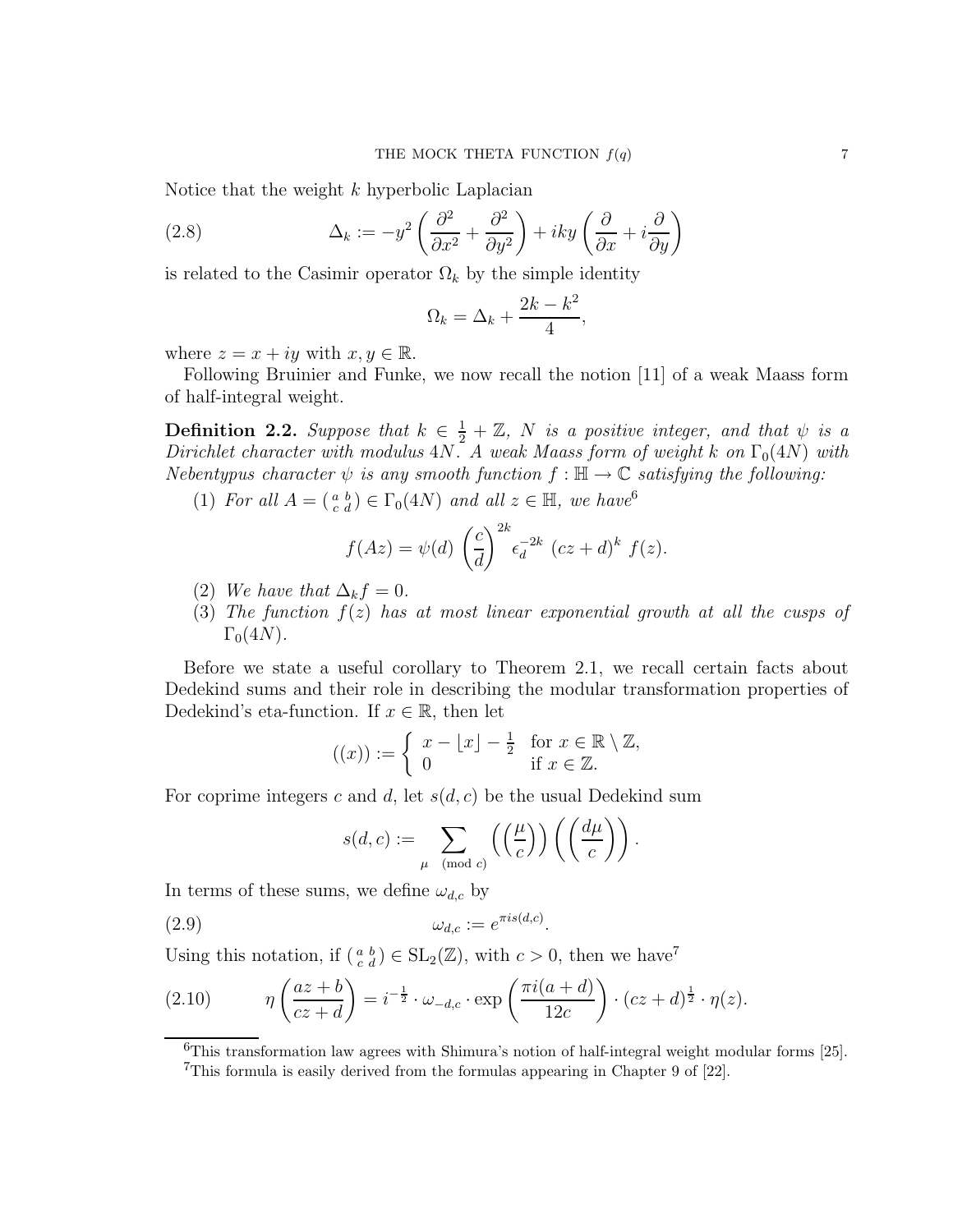Remark. The exponential sums defined by (1.2) may also be described in terms of Dedekind sums. In particular, if  $k \geq 1$  and n are integers, then  $A_k(n)$  is also given by (see (120.5) on page 272 of [22])

(2.11) 
$$
A_k(n) = \sum_{x \pmod{k}} \omega_{-x,k} \cdot e\left(\frac{nx}{k}\right),
$$

where the sum runs over the primitive residue classes x modulo  $k$ .

Theorem 2.1 implies the following convenient corollary.

**Corollary 2.3.** The function  $M(z) := F_0(24z) - G_0(24z)$  is a weak Maass form of weight  $1/2$  on  $\Gamma_0(144)$  with Nebentypus character  $\chi_{12}$ .

Sketch of the proof. It is well known that  $\eta(24z)$  is a cusp form of weight  $1/2$  for the group  $\Gamma_0(576)$  with Nebentypus  $\chi_{12}$ . For integers n, we obviously have

$$
M(z+n) = e(-n/24) \cdot \overline{M}(z),
$$

where  $\widetilde{M}(z) = F_0(z) - G_0(z)$ . Therefore, to prove the claim it suffices to compare the automorphy factors of  $M(z)$  with those appearing in (2.10) when interpreted for  $\eta(24z)$ . By Theorem 2.1 (see also Theorem<sup>8</sup> 2.2 of [2]), if  $(\begin{smallmatrix} a & b \\ c & d \end{smallmatrix}) \in \Gamma_0(2)$ , with  $c > 0$ , then

$$
\widetilde{M}\left(\frac{az+b}{cz+d}\right) = i^{-\frac{1}{2}} \cdot \omega_{-d,c}^{-1} \cdot (-1)^{\frac{c+1+ad}{2}} \cdot e\left(-\frac{a+d}{24c} - \frac{a}{4} + \frac{3dc}{8}\right)(cz+d)^{\frac{1}{2}} \cdot \widetilde{M}(z).
$$

In view of these formulas, it is then straightforward to verify that the automorphy factors above agree with those for  $\eta(24z)$  when restricted to  $\Gamma_0(576)$ . Consequently, it then follows that  $M(z)$  is also a weak Maass form of weight  $1/2$  on  $\Gamma_0(576)$  with Nebentypus  $\chi_{12}$ .

In order to verify that  $M(z)$  satisfies the desired transformation law under  $\Gamma_0(144)$ , it suffices to check that its images under the representatives for the non-trivial classes in  $\Gamma_0(144)/\Gamma_0(576)$  behave properly. For example, if  $H(z) = (H_0(z), H_1(z), H_2(z))^T$ , then Theorem 2.1 gives

$$
M\left(\frac{z}{288z+1}\right) = H_0\left(\frac{24z}{12(24z)+1}\right) = \left(-i\left(\frac{12(24z)+1}{-24z}\right)\right)^{\frac{1}{2}} \cdot H_1\left(\frac{12(24z)+1}{-24z}\right)
$$

$$
= \left(-i\left(\frac{12(24z)+1}{-24z}\right)\right)^{\frac{1}{2}} \cdot H_1\left(-\frac{1}{24z}\right)
$$

$$
= (288z+1)^{\frac{1}{2}} \cdot H_0(24z) = (288z+1)^{\frac{1}{2}} \cdot M(z).
$$

This is the desired transformation law under  $z \to \frac{1}{288z+1}$ . The analogous computation for the remaining representatives completes the proof.

<sup>8</sup>There is a minor typo in the displayed formula which is easily found when reading the proof.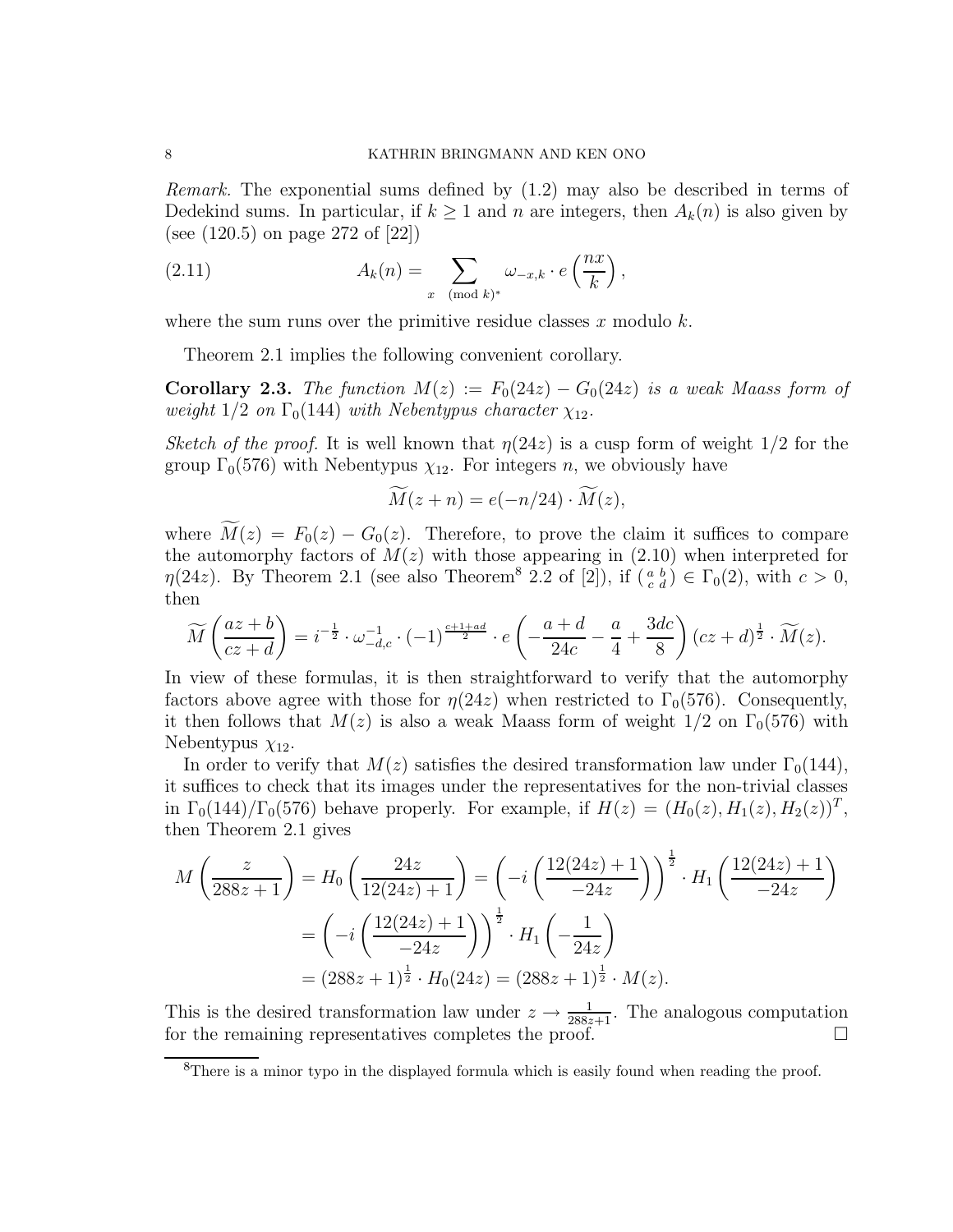*Remark.* Let  $\psi$  (mod 6) be the Dirichlet character

$$
\psi(n) := \begin{cases} 1 & \text{if } n \equiv 1 \pmod{6}, \\ -1 & \text{if } n \equiv 5 \pmod{6}. \end{cases}
$$

The theta-function

$$
\vartheta(\psi;z) := \sum_{n=1}^{\infty} \psi(n) n q^{n^2}
$$

is well known to be a cusp form of weight  $3/2$  on  $\Gamma_0(144)$  with Nebentypus  $\chi_{12}$  (for example, see [25]). One easily sees that

$$
g_1(24z) = -\frac{1}{6} \cdot \vartheta(\psi; z).
$$

In fact, one could also use this fact to deduce Corollary 2.3.

## 3. THE POINCARÉ SERIES  $P_k(s; z)$

Here we construct a Poincaré series which has the property that the Fourier coefficients of its "holomorphic part", when  $s = 3/4$  and  $k = 1/2$ , are given by the infinite series expansions appearing in (1.8). In Section 3.1, we begin by defining this series as a trace over Möbius transformations, and in Section 3.2 we compute its Fourier expansion. The main result of this calculation is the reproduction of the infinite series formulas in (1.8) as coefficients of the holomorphic part of a weak Maass form of weight  $1/2$  on  $\Gamma_0(144)$  with Nebentypus character  $\chi_{12}$ .

3.1. The construction. Suppose that  $k \in \frac{1}{2} + \mathbb{Z}$ . We now define an important class of Poincaré series  $P_k(s; z)$ . For matrices  $\binom{a}{c}$   $\in \Gamma_0(2)$ , with  $c \geq 0$ , define the character  $\chi(\cdot)$  by

(3.1) 
$$
\chi\left(\begin{pmatrix} a & b \ c & d \end{pmatrix}\right) := \begin{cases} e\left(-\frac{b}{24}\right) & \text{if } c = 0, \\ i^{-1/2}(-1)^{\frac{1}{2}(c+ad+1)}e\left(-\frac{a+d}{24c} - \frac{a}{4} + \frac{3dc}{8}\right) \cdot \omega_{-d,c}^{-1} & \text{if } c > 0. \end{cases}
$$

*Remark.* The character  $\chi$  is defined to coincide with the automorphy factor for the real analytic form  $F_0(z) - G_0(z)$  when restricted to  $\Gamma_0(2)$ .

Throughout, let  $z = x + iy$ , and for  $s \in \mathbb{C}$ ,  $k \in \frac{1}{2} + \mathbb{Z}$ , and  $y \in \mathbb{R} \setminus \{0\}$ , let

(3.2) 
$$
\mathcal{M}_s(y) := |y|^{-\frac{k}{2}} M_{\frac{k}{2} \operatorname{sgn}(y), s - \frac{1}{2}}(|y|),
$$

where  $M_{\nu,\mu}(z)$  is the standard M-Whittaker function which is a solution to the differential equation

$$
\frac{\partial^2 u}{\partial z^2} + \left( -\frac{1}{4} + \frac{\nu}{z} + \frac{\frac{1}{4} - \mu^2}{z^2} \right) u = 0.
$$

Furthermore, let

$$
\varphi_{s,k}(z) := \mathcal{M}_s\left(-\frac{\pi y}{6}\right)e\left(-\frac{x}{24}\right).
$$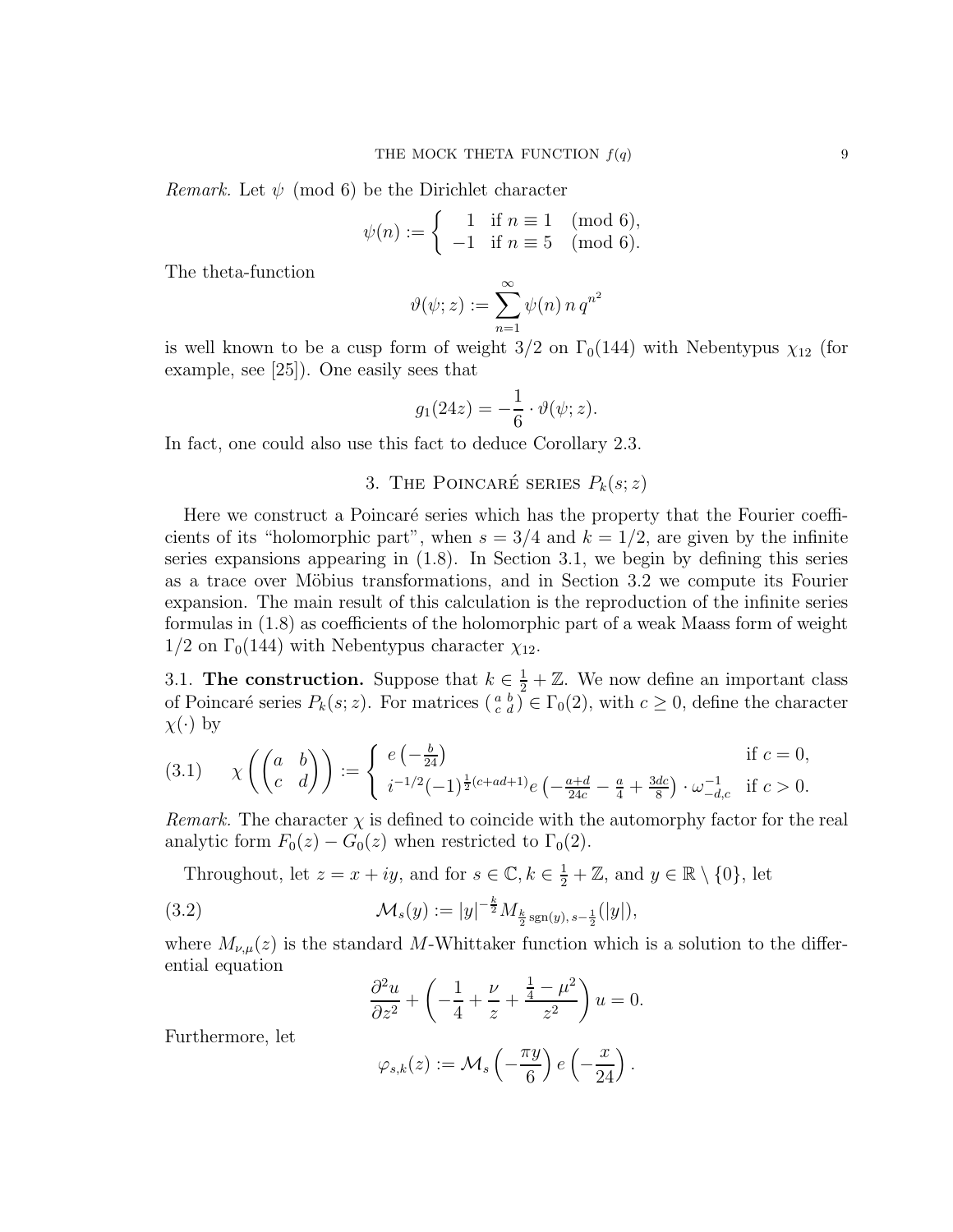It is straightforward to confirm that  $\varphi_{s,k}(z)$  is an eigenfunction of the Casimir operator

$$
\Omega_k = -4y^2 \frac{\partial^2}{\partial z \partial \overline{z}} + 2iky \frac{\partial}{\partial \overline{z}} + \frac{2k - k^2}{4}
$$

with eigenvalue  $s(1-s)$ . Using this notation, we now define the Poincaré series  $P_k(s; z)$ by

(3.3) 
$$
P_k(s; z) := \frac{2}{\sqrt{\pi}} \sum_{M \in \Gamma_{\infty} \backslash \Gamma_0(2)} \chi(M)^{-1} (cz + d)^{-k} \varphi_{s,k}(Mz).
$$

Here  $\Gamma_{\infty}$  is the subgroup of translations in  $SL_2(\mathbb{Z})$ 

$$
\Gamma_{\infty} := \left\{ \pm \begin{pmatrix} 1 & n \\ 0 & 1 \end{pmatrix} \; : \; n \in \mathbb{Z} \right\}.
$$

Remark. Strictly speaking, the definition of  $P_k(s; z)$  is not well defined because  $\chi$ was only defined for those matrices with  $c \geq 0$ . In the definition, simply choose representatives for  $\Gamma_{\infty}\backslash\Gamma_0(2)$  with non-negative c.

If  $k \leq 1/2$  (resp.  $k \geq 3/2$ ), then the specialization of  $P_k(s; z)$  at  $s = 1 - k/2$  (resp.  $s = k/2$ ) is a weak Maass form of weight k. The defining series is absolutely convergent for  $P_k(1-\frac{k}{2})$  $(\frac{k}{2}; z)$  (resp.  $P_k\left(\frac{k}{2}\right)$  $(\frac{k}{2}; z)$ ) for  $k < 1/2$  (resp.  $k > 3/2$ ). We obtain the Maass forms when  $k = 1/2$  (resp.  $k = 3/2$ ) by a process of continuation using the convergence of the Fourier expansion (which is shown in Section 4 in the case where  $k = 1/2$ ). Here we prove the case which is of interest in the present work.

**Theorem 3.1.** If  $k \in \frac{1}{2} + \mathbb{Z}$  with  $k \leq \frac{1}{2}$  $\frac{1}{2}$ , then the series  $P_k\left(1-\frac{k}{2}\right)$  $(\frac{k}{2}; z)$  is a real analytic function and satisfies, for  $M = \begin{pmatrix} a & b \\ c & d \end{pmatrix} \in \Gamma_0(2)$ , the transformation

$$
P_k\left(1-\frac{k}{2};Mz\right) = \chi(M)\ (cz+d)^k\ P_k\left(1-\frac{k}{2};z\right).
$$

In particular, the function  $P_k\left(1-\frac{k}{2}\right)$  $\frac{k}{2}$ ; 24z) is a weak Maass form of weight k for  $\Gamma_0(144)$ with Nebentypus  $\chi_{12}$ .

*Proof.* We first assume that  $k < 1/2$ . Since  $\varphi_{s,k}(z) = O\left(y^{\text{Re}(s) - \frac{k}{2}}\right)$  as  $y \to 0$ , the series  $P_k\left(1-\frac{k}{2}\right)$  $\frac{k}{2}$ ; z) is absolutely convergent for  $k < 1/2$ . Furthermore, since  $\varphi_{s,k}(z)$  is an eigenfunction of  $\Omega_k$  with eigenvalue  $(2k - k^2)/4$ , it follows directly that  $P_k(1 - \frac{k}{2})$  $\frac{k}{2}$ ; z) is a real analytic function which is annihilated by  $\Delta_k$ . That  $P_k$   $\left(1 - \frac{k}{2}\right)$  $(\frac{k}{2}; 24z)$  is a weak Maass form for  $\Gamma_0(144)$  with Nebentypus  $\chi_{12}$  follows as in the proof of Corollary 2.3.

The case where  $k = 1/2$  requires a little more care. In Theorem 3.2, we shall compute the Fourier coefficients of  $P_1$   $\left(\frac{3}{4}\right)$  $(\frac{3}{4}; z)$ , and it will turn out that these expressions are convergent. This convergence will follow from Corollary 4.2. Combined with these additional facts, the proof of Theorem 3.1, in the case where  $k = 1/2$ , follows as above.  $\Box$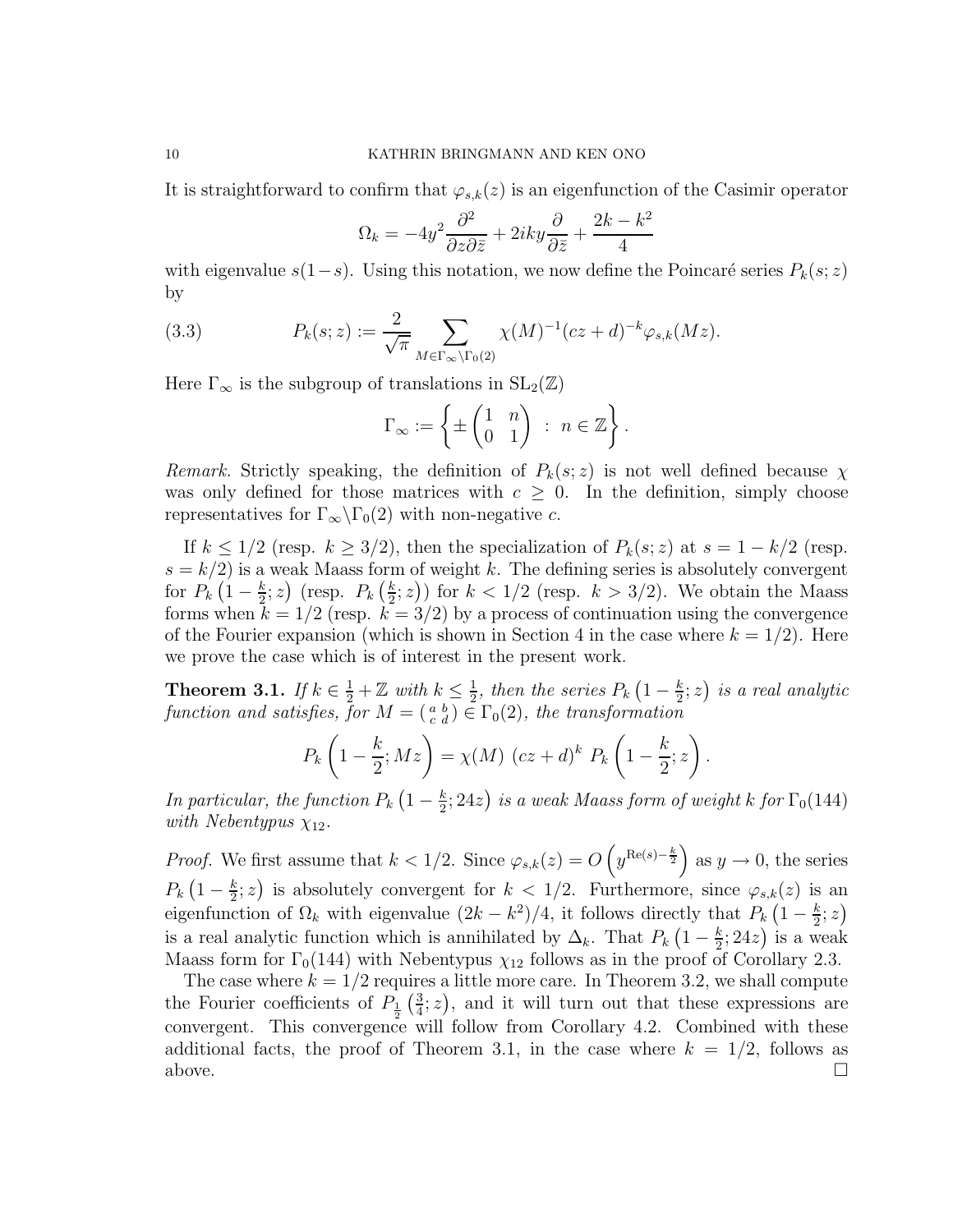3.2. The Fourier expansion. Here we compute the Fourier expansion of  $P_1$   $\frac{3}{4}$ and confirm that its "holomorphic part" agrees with the conjectured expansions for the  $\frac{3}{4}$ ; z), coefficients of the mock theta function  $q^{-\frac{1}{24}}f(q)$ . We first require some more notation. For  $s \in \mathbb{C}$  and  $y \in \mathbb{R} \setminus \{0\}$ , let

(3.4) 
$$
\mathcal{W}_s(y) := |y|^{-\frac{1}{4}} W_{\frac{1}{4} \text{sgn}(y), s-\frac{1}{2}}(|y|),
$$

where  $W_{\nu,\mu}$  denotes the usual W-Whittaker function. For  $y > 0$ , we shall require the following relations, which are easily deduced from standard properties of Whittaker functions (for example, see [6] or [1]):

(3.5) 
$$
\mathcal{W}_{\frac{3}{4}}(y) = e^{-\frac{y}{2}},
$$

(3.6) 
$$
\mathcal{W}_{\frac{3}{4}}(-y) = e^{\frac{y}{2}} \cdot \Gamma\left(\frac{1}{2},y\right),
$$

(3.7) 
$$
\mathcal{M}_{\frac{3}{4}}(-y) = \frac{1}{2} \left( \sqrt{\pi} - \Gamma \left( \frac{1}{2}, y \right) \right) \cdot e^{\frac{y}{2}},
$$

where

$$
\Gamma(a,x) := \int_x^{\infty} e^{-t} t^a \frac{dt}{t}
$$

is the incomplete Gamma function. Furthermore, let  $J_{\frac{1}{2}}(x)$  be the usual *J*-Bessel function of order 1/2.

Using this notation, we obtain the following Fourier expansion for  $P_{\frac{1}{2}}\left(\frac{3}{4}\right)$  $\frac{3}{4}$ ; z).

Theorem 3.2. Assuming the notation above, we have that

$$
P_{\frac{1}{2}}\left(\frac{3}{4};z\right) = \left(1 - \pi^{-\frac{1}{2}} \cdot \Gamma\left(\frac{1}{2},\frac{\pi y}{6}\right)\right) \cdot q^{-\frac{1}{24}} + \sum_{n=-\infty}^{0} \gamma_y(n)q^{n-\frac{1}{24}} + \sum_{n=1}^{\infty} \beta(n)q^{n-\frac{1}{24}},
$$

where for positive integers n we have

$$
\beta(n) = \pi (24n - 1)^{-\frac{1}{4}} \sum_{k=1}^{\infty} \frac{(-1)^{\lfloor \frac{k+1}{2} \rfloor} A_{2k} \left( n - \frac{k(1+(-1)^k)}{4} \right)}{k} \cdot I_{\frac{1}{2}} \left( \frac{\pi \sqrt{24n - 1}}{12k} \right),
$$

and for non-positive integers n we have

$$
\gamma_y(n) = \pi^{\frac{1}{2}} |24n - 1|^{-\frac{1}{4}} \cdot \Gamma\left(\frac{1}{2}, \frac{\pi |24n - 1| \cdot y}{6}\right)
$$

$$
\times \sum_{k=1}^{\infty} \frac{(-1)^{\lfloor \frac{k+1}{2} \rfloor} A_{2k} \left(n - \frac{k(1 + (-1)^k)}{4}\right)}{k} \cdot J_{\frac{1}{2}}\left(\frac{\pi \sqrt{|24n - 1|}}{12k}\right)
$$

.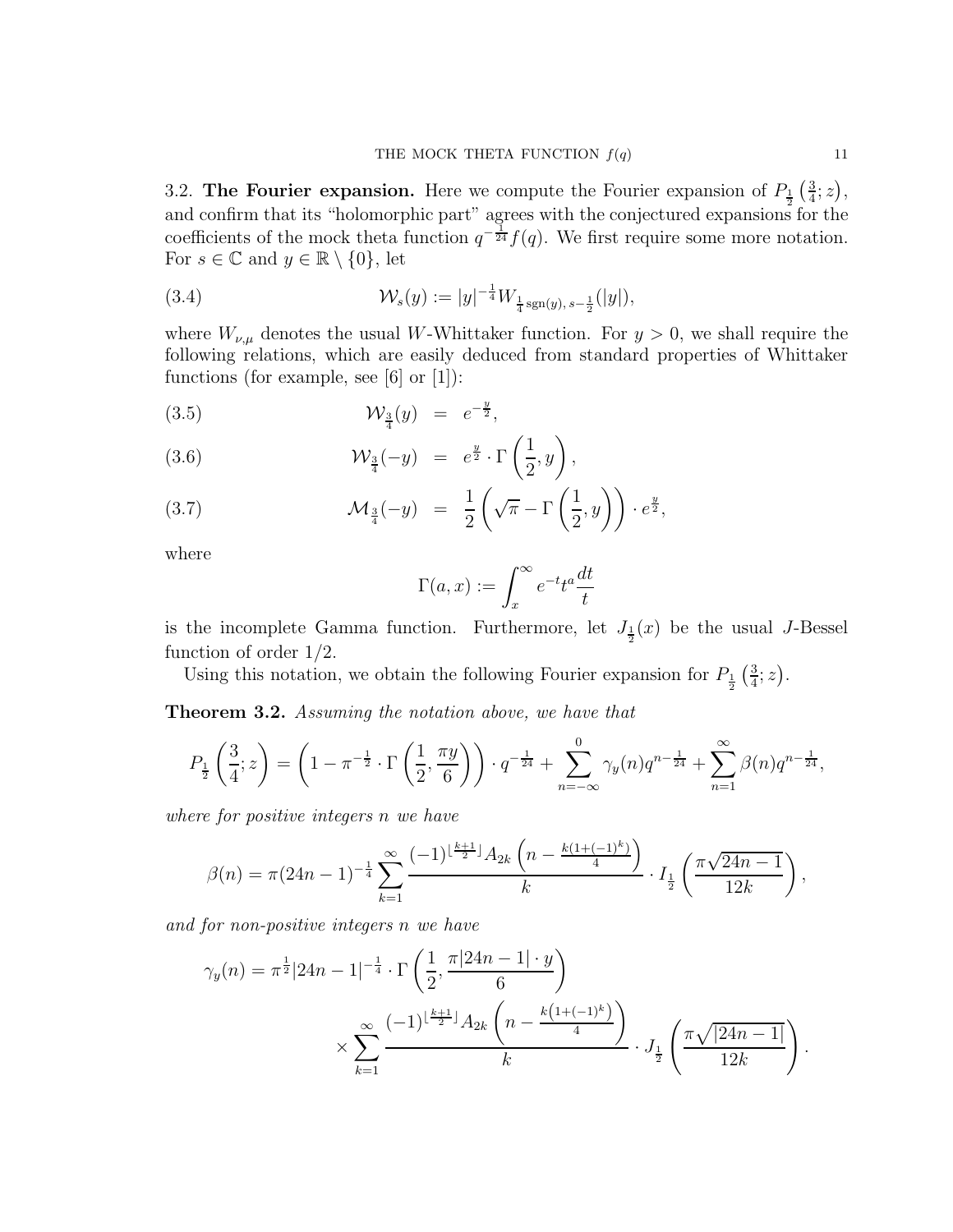Remark. The convergence of the coefficients  $\beta(n)$  and  $\gamma_{\nu}(n)$  will be established by Corollary 4.2. From this one obtains the convergence of the Fourier expansion of  $P_1\over 2\left(\frac{3}{4}\right)$  $rac{3}{4}$ ; z).

*Proof of Theorem 3.2.* We first compute the Fourier expansion of  $P_1(s; z)$ , and then set  $s = 3/4$ . First we describe a set of representatives for  $\Gamma_{\infty} \backslash \Gamma_0(2)$ . We select a single matrix  $\begin{pmatrix} a & b \\ c & d \end{pmatrix}$  for each pair  $(c, d)$ , where  $(c, d)$  runs through all coprime elements in  $\mathbb{N} \times \mathbb{Z}$ , with 2|c, together with the pair  $(c, d) = (0, 1)$ . For each such pair, we choose  $(a, b)$  arbitrarily so that  $ad - bc = 1$ .

We now compute the Fourier expansion by explicitly computing the contribution from each such matrix representative. The contribution in  $P_{\frac{1}{2}}(s; z)$  coming from  $c = 0$ equals

$$
\frac{2}{\sqrt{\pi}}e\left(-\frac{x}{24}\right) \mathcal{M}_s\left(-\frac{\pi y}{6}\right).
$$

Using  $(3.7)$ , when  $s = 3/4$  we obtain

$$
\left(1 - \pi^{-\frac{1}{2}} \cdot \Gamma\left(\frac{1}{2}, \frac{\pi y}{6}\right)\right) \cdot q^{-\frac{1}{24}}.
$$

The contribution to  $P_{\frac{1}{2}}(s; z)$  for  $c > 0$ , can easily be seen to equal

$$
i^{\frac{1}{2}} \sum_{\substack{c>0 \ 2|c}} c^{-\frac{1}{2}} \sum_{d \pmod{c}} (-1)^{\frac{1}{2}(c+1+ad)} \cdot e\left(\frac{d}{24c} + \frac{a}{4} - \frac{3dc}{8}\right) \cdot \omega_{-d,c}
$$

$$
\sum_{n \in \mathbb{Z}} (z + d/c + n)^{-\frac{1}{2}} \mathcal{M}_s \left(-\frac{\pi y}{6c^2 |z + d/c + n|^2}\right) e\left(-\frac{1}{24c^2} \text{Re}\left(\frac{1}{z + d/c + n}\right)\right).
$$

To compute the Fourier expansion of this function, we let

$$
f(z) := \sum_{n \in \mathbb{Z}} (z+n)^{-\frac{1}{2}} \mathcal{M}_s \left( -\frac{\pi y}{6c^2 |z+n|^2} \right) e\left( -\frac{1}{24c^2} \text{Re} \left( \frac{1}{z+n} \right) \right).
$$

This function has a Fourier expansion

$$
f(z) = \sum_{n \in \mathbb{Z}} a_y(n) e^{2\pi i \left(n - \frac{1}{24}\right)x},
$$

where

$$
a_y(n) = \int_{\mathbb{R}} z^{-\frac{1}{2}} \mathcal{M}_s\left(-\frac{\pi y}{6c^2|z|^2}\right) e\left(-\frac{x}{24c^2|z|^2} - \left(n - \frac{1}{24}\right)x\right) dx.
$$

This integral is computed on page 357 of [18] (see also page 33 of [10]).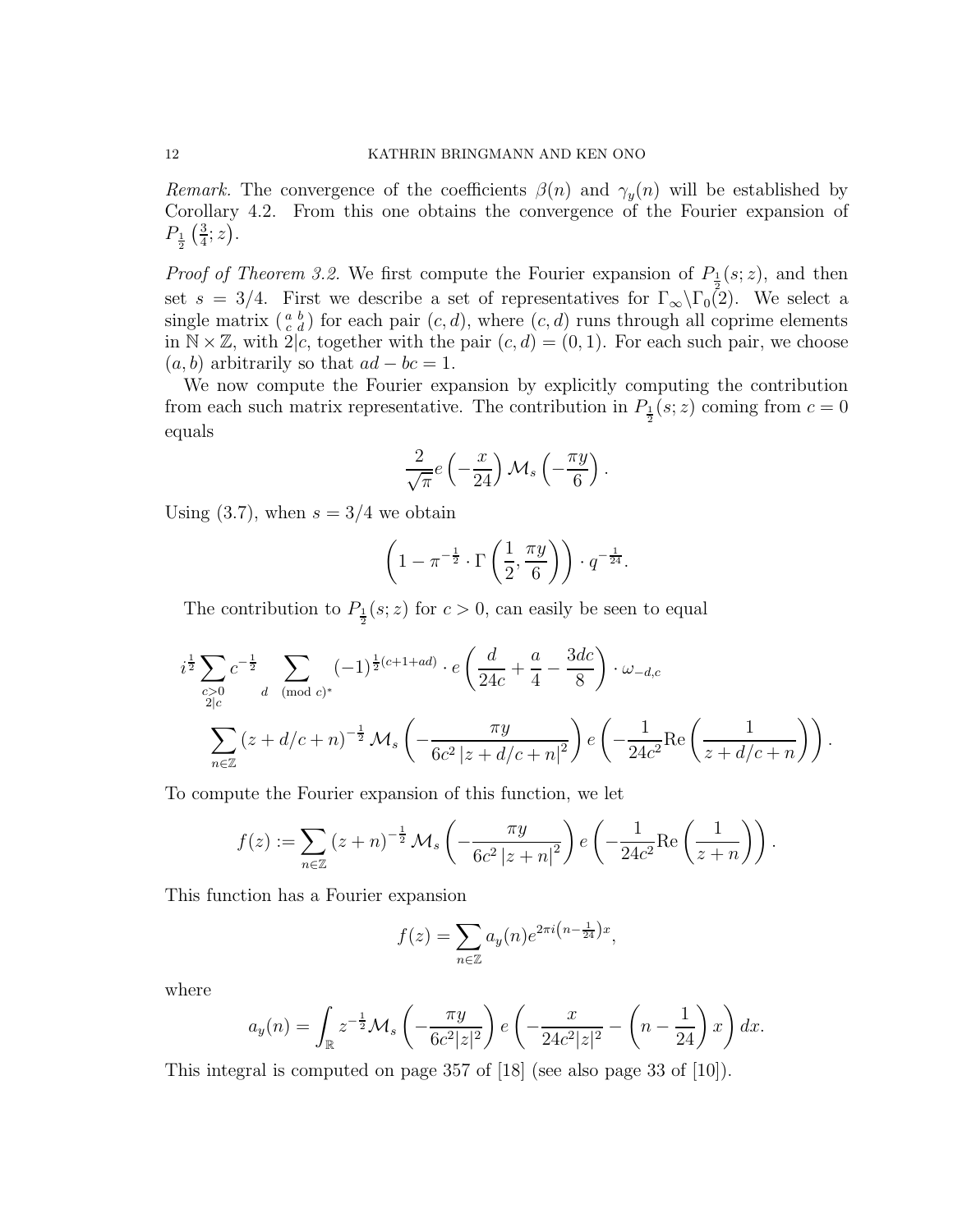An easy calculation using (2.11) shows that

$$
(-1)^{\lfloor \frac{c+1}{2} \rfloor} A_{2c} \left( n - \frac{c \left( 1 + (-1)^c \right)}{4} \right)
$$
  
= 
$$
\sum_{d \pmod{2c}^*} \omega_{-d, 2c} (-1)^{\frac{2c+1+ad}{2}} e \left( \frac{a - 3dc}{4} + \frac{nd}{2c} \right).
$$

Using  $(3.5)$  and  $(3.6)$ , it is simple to confirm the stated Fourier expansion.

# 4. SOME ESTIMATES FOR SUMS INVOLVING  $A_k(n)$

Strictly speaking, the proof of Theorem 3.1 is incomplete when  $k = 1/2$ . To make it complete, it suffices to show that the formulas for the coefficients  $\alpha(n)$  and  $\beta(n)$  in Theorem 3.2 are convergent. Using  $(1.2)$ , it turns out that it will be sufficient to obtain estimates for certain expressions involving the following sums:

(4.1) 
$$
\rho_1(n;k) := \sum_{\substack{x \pmod{48k} \\ x^2 \equiv -24n+1 \pmod{48k}}} \chi_{12}(x) \cdot e\left(\frac{x}{24k}\right),
$$

(4.2) 
$$
\rho_2(n;k) := \sum_{\substack{x \pmod{12k} \\ x^2 \equiv -24n+1 \pmod{12k}}} \chi_{12}(x) \cdot i^{\frac{x^2-1}{12k}} \cdot e\left(\frac{x}{24k}\right).
$$

4.1. The required estimates. The following theorem, which is obtained by generalizing an old argument of Hooley (see Section 6 of [20]), will give the necessary estimates for these sums.

**Theorem 4.1.** If n and  $k \ge 1$  are integers, then we have the estimates:

$$
\left| \sum_{k \ge 1 \text{ odd}} \frac{\rho_1(n;k)}{k} \right| = O(|24n - 1|^{\frac{1}{2}})
$$
  

$$
\left| \sum_{k \ge 2 \text{ even}} \frac{\rho_1(n;k)}{k} \right| \text{ and } \left| \sum_{k \ge 2 \text{ even}} \frac{\rho_2(n;k)}{k} \right| = O(|24n - 1|^{\frac{1}{2}}).
$$

Theorem 4.1 easily implies the following estimates.

Corollary 4.2. The following estimates are true:

(1) For positive integers n, we have

$$
\left| \sum_{k=\lfloor \sqrt{n} \rfloor + 1}^{\infty} \frac{(-1)^{\lfloor \frac{k+1}{2} \rfloor} A_{2k} \left( n - \frac{k(1 + (-1)^k)}{4} \right)}{k} \cdot I_{\frac{1}{2}} \left( \frac{\pi \sqrt{24n - 1}}{12k} \right) \right| = O((24n - 1)^{\frac{3}{4}}).
$$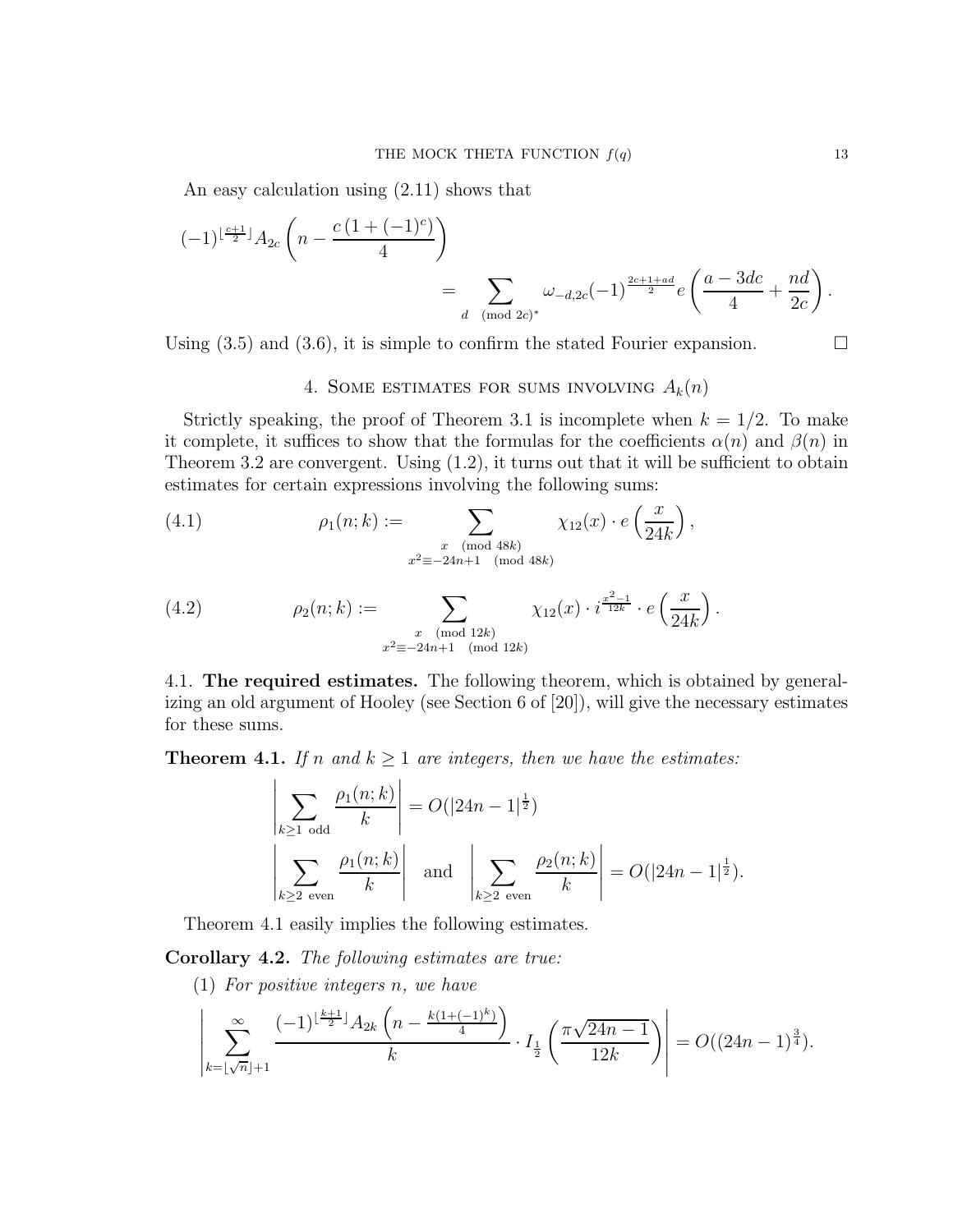(2) For non-positive integers n, we have

$$
\left| \sum_{k=1}^{\infty} \frac{(-1)^{\lfloor \frac{k+1}{2} \rfloor} A_{2k} \left( n - \frac{k(1+(-1)^k)}{4} \right)}{k} \cdot J_{\frac{1}{2}} \left( \frac{\pi \sqrt{|24n-1|}}{12k} \right) \right| = O(|24n-1|^{\frac{3}{4}}).
$$

Remark. We prove Theorem 4.1 by modifying an elegant argument of Hooley involving the interplay between quadratic congruences and the representation of integers by quadratic forms. Instead of modifying Hooley's argument, one could instead amplify his strategy by employing spectral methods applied to Maass forms. Although such an approach would give stronger estimates, Theorem 4.1 is sufficient for the proof of Theorem 1.1.

Proof of Corollary 4.2. By (1.2), it follows that

(4.3) 
$$
\frac{A_{2k}\left(n - \frac{k(1+(-1)^k)}{4}\right)}{k} = \frac{\rho(n;k)}{\sqrt{24k}},
$$

where

(4.4) 
$$
\rho(n;k) := \sum_{\substack{x \pmod{48k} \\ x^2 \equiv -24n + 6k(1 + (-1)^k) + 1 \pmod{48k}}} \chi_{12}(x) \cdot e\left(\frac{x}{24k}\right).
$$

If k is odd, then note that  $\rho(n;k) = \rho_1(n;k)$ .

Suppose that k is even. Using the fact that  $(x + 12k)^2 \equiv x^2 + 24k \pmod{48k}$ , one may group the sum defining  $\rho_2(n; k)$  into two pairs of equal sums. Arguing in this way, it is not difficult to show that

$$
4e\left(\frac{n}{2k}\right)\rho_2(n;k) = 2\rho_1(n;k) + 2i \sum_{\substack{x \pmod{48k} \\ x^2 \equiv -24n+1+12k \pmod{48k}}} \chi_{12}(x) \cdot e\left(\frac{x}{24k}\right)
$$

$$
= 2\rho_1(n;k) + 2i\rho(n;k).
$$

Combining (4.3) with these facts gives

(4.5) 
$$
\frac{A_{2k} \left(n - \frac{k(1 + (-1)^k)}{4}\right)}{k} = \begin{cases} \frac{\rho_1(n;k)}{\sqrt{24k}} & \text{for odd } k, \\ \frac{i \cdot \rho_1(n;k)}{\sqrt{24k}} - \frac{2ie(\frac{n}{2k})\rho_2(n;k)}{\sqrt{24k}} & \text{for even } k. \end{cases}
$$

Since we have that

$$
I_{\frac{1}{2}}\left(\frac{\pi\sqrt{24n-1}}{12k}\right) \sim J_{\frac{1}{2}}\left(\frac{\pi\sqrt{|24n-1|}}{12k}\right) \sim \frac{|24n-1|^{\frac{1}{4}}}{\sqrt{6k}},
$$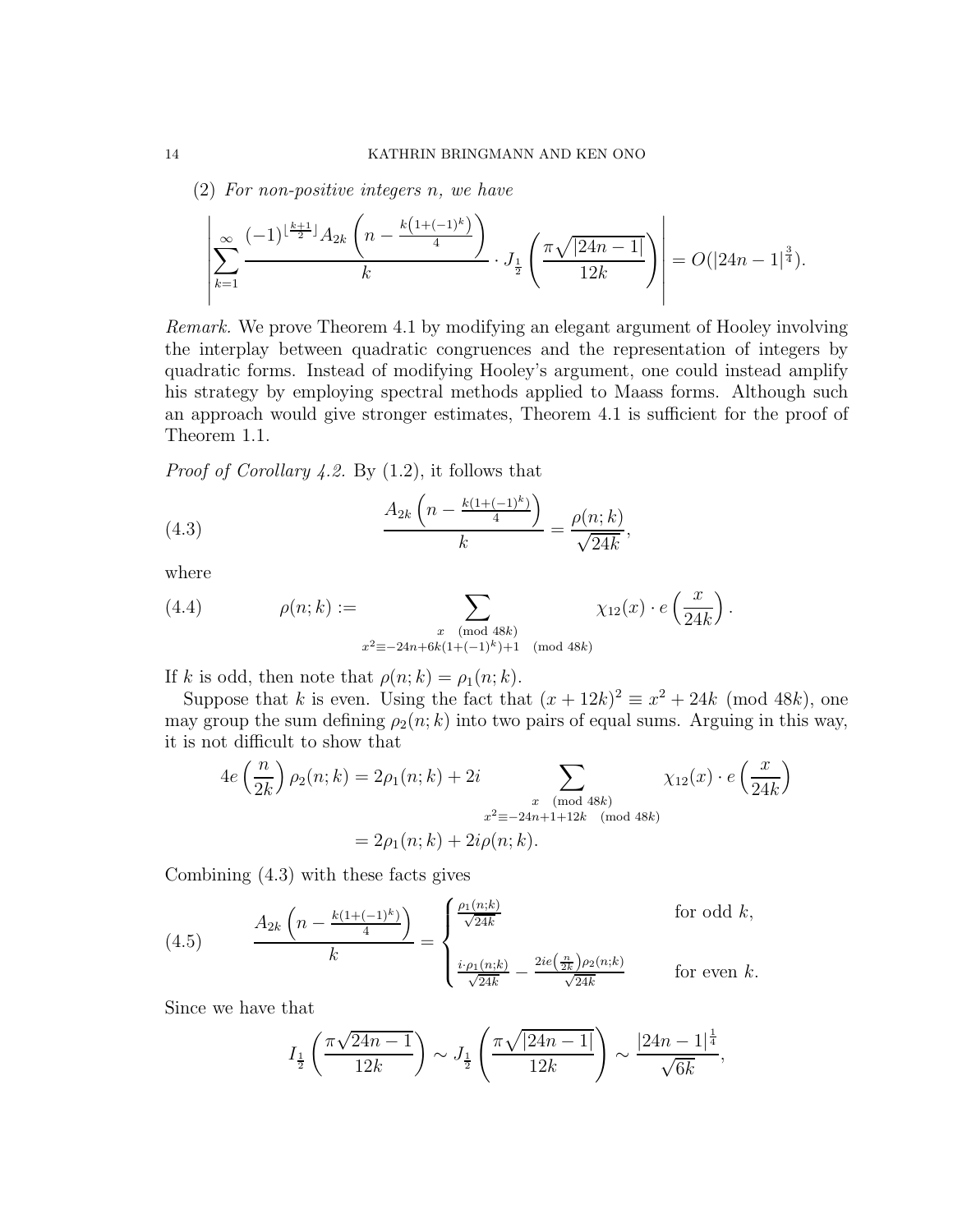as  $k \to +\infty$ , observation (4.5), the trivial bounds for those summands with  $1 \leq k$  $\lfloor$  $\sqrt{n}$  + 1 (note. We have that  $J_{\frac{1}{2}}(x) = \sqrt{\frac{2}{\pi x}}$  $\frac{2}{\pi x} \cdot \sin(x)$ , combined with the estimates in Theorem 4.1, gives the desired estimates.  $\Box$ 

4.2. **Proof of Theorem 4.1.** To prove Theorem 4.1, we closely follow the proof of Theorem 1 of  $[20]$ . Given an integer N, his theorem gives estimates for sums of form

$$
\sum_{k\leq X} S(h;k),
$$

where

$$
S(h;k) := \sum_{\substack{x \pmod{k} \\ x^2 \equiv N \pmod{k}}} e\left(\frac{hx}{k}\right).
$$

Theorem 4.1 essentially involves "twisted" versions of such sums which are further modified by dividing each summand by  $k$ .

We require the following well-known estimate for incomplete Kloosterman sums (note. see Lemma 3 of [20]).

**Lemma 4.3.** If  $h, r \neq 0, \alpha$ , and  $\beta$  are integers satisfying  $0 \leq \beta - \alpha \leq 2|r|$ , then we have

$$
\sum_{\substack{\alpha \le s \le \beta \\ \gcd(r,s)=1}} e\left(-\frac{h\bar{s}}{r}\right) = O\left(|r|^{\frac{1}{2}} \cdot \gcd(h,r)^{\frac{1}{2}}d(r)\log(2|r|)\right),\,
$$

where  $d(r)$  denotes the number of positive divisors of r, and  $\bar{s}$  denotes the inverse of s modulo r.

*Proof of Theorem 4.1.* For brevity, we only prove the first estimate. The other cases follow in an analogous way. The argument is based on the action of subgroups of  $SL_2(\mathbb{Z})$  on quadratic forms. For  $X \in \mathbb{R}$ , we define

(4.6) 
$$
R(n;X) := \sum_{\substack{k \geq 1 \text{ odd} \\ 12k \leq X}} \frac{\rho_1(n;k)}{k}.
$$

For an odd positive integer  $k$ , let

(4.7) 
$$
Q(x,y) := [12k, b, c] := 12kx^2 + bxy + cy^2
$$

be an integral binary quadratic form with discriminant  $-24n+1$ . Clearly, the coefficient b, of Q, solves the congruence

(4.8) 
$$
b^2 \equiv -24n + 1 \pmod{48k}.
$$

Conversely, every pair of integers  $(k, b)$ , where k is an odd positive integer and b a solution of the congruence  $(4.8)$ , corresponds to such a quadratic form  $(4.7)$ . For every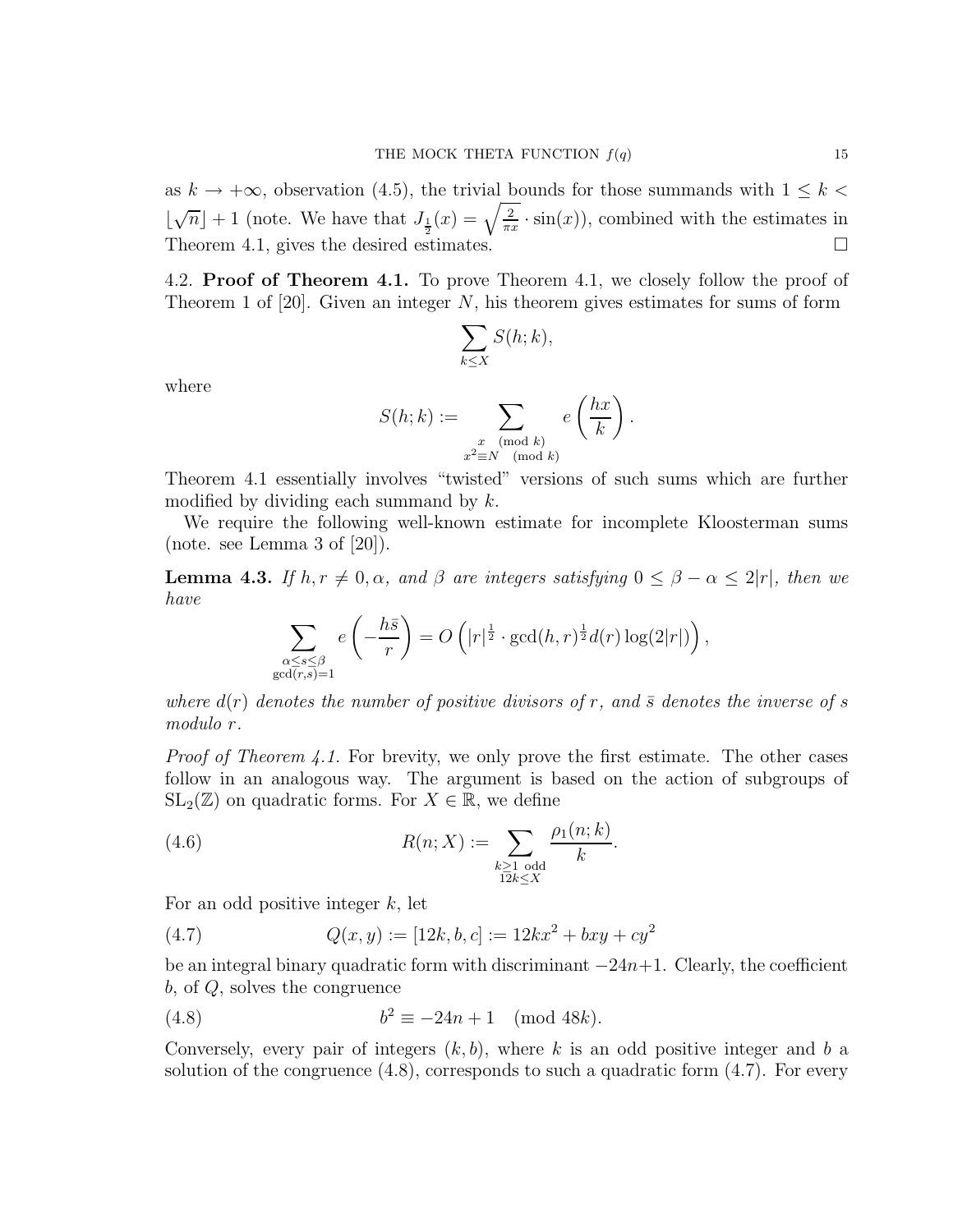odd k and integer x that solves (4.8), there are integers  $a, b, c, \alpha, \beta, \gamma$ , and  $\delta$  with  $\alpha\delta - \beta\gamma = 1, 24|\gamma$ , and  $a \equiv 12 \pmod{24}$  such that

(4.9) 
$$
12k = a\alpha^2 + b\alpha\gamma + c\gamma^2 = k_{\alpha,\gamma},
$$

(4.10) 
$$
x = 2a\alpha\beta + b(\alpha\delta + \beta\gamma) + 2c\gamma\delta =: x_{\alpha,\gamma}.
$$

Therefore, we have that

(4.11) 
$$
\frac{x}{24k} = \frac{2a\alpha\beta + b(\alpha\delta + \beta\gamma) + 2c\gamma\delta}{2(a\alpha^2 + b\alpha\gamma + c\gamma^2)}.
$$

Since  $\alpha \neq 0$ , this equals, for  $\gamma \neq 0$ , the quantity

$$
(4.12) \frac{2\beta(a\alpha^2 + b\alpha\gamma + c\gamma^2) + b\alpha + 2c\gamma}{2\alpha(a\alpha^2 + b\alpha\gamma + c\gamma^2)} = -\frac{\overline{\gamma}}{\alpha} + \frac{b\alpha + 2c\gamma}{2\alpha(a\alpha^2 + b\alpha\gamma + c\gamma^2)} =: \vartheta_{\alpha,\gamma}.
$$

Here  $\overline{\gamma}$  denotes the inverse of  $\gamma$  modulo  $\alpha$ . In case  $\gamma = 0$  (i.e.,  $\alpha = \pm 1$ ), we set

$$
\vartheta_{\alpha,\gamma} := \frac{b}{2a}.
$$

Using these observations, we have that

(4.13) 
$$
R(n;X) = 12 \sum_{Q=[a,b,c]} \sum_{\alpha,\gamma} \frac{\chi_{12}(x_{\alpha,\gamma})}{k_{\alpha,\gamma}} \cdot e(\vartheta_{\alpha,\gamma}),
$$

where the outer sum runs over a set of representatives of quadratic forms  $Q = [a, b, c]$ of discriminant  $-24n+1$  (positive definite forms when  $-24n+1 < 0$ ) with  $a \equiv 12$ (mod 24), under the action of  $\Gamma_0(24)$ . Of course, the number of such quadratic forms is finite. The inner sum runs over coprime integers  $\alpha, \gamma$  with  $24|\gamma, 0 < a\alpha^2 + b\alpha\gamma + c\gamma^2 \leq$ X, and the summation is restricted for each quadratic form to one representation of the form  $(4.9)$  and  $(4.10)$ .

Let us first consider the case that  $-24n + 1 < 0$  (i.e. the positive definite case). In this case, we have

(4.14) 
$$
R(n;X) = 12 \sum_{Q=[a,b,c]} \frac{1}{|\Gamma_Q|} \sum_{\alpha,\gamma} \frac{\chi_{12}(x_{\alpha,\gamma})}{k_{\alpha,\gamma}} \cdot e(\vartheta_{\alpha,\gamma}),
$$

where  $\Gamma_Q$  denotes the isotropy subgroup of  $Q$  in  $\Gamma_0(24)$ , and the inner sum runs over coprime integers  $\alpha, \gamma$  with  $24|\gamma$ , and  $0 < a\alpha^2 + b\alpha\gamma + c\gamma^2 \leq X$ . By the theory of reduced forms, we may assume that

(4.15) 
$$
a, b, c \ll (24n - 1)^{\frac{1}{2}},
$$

where the implied constant is absolute.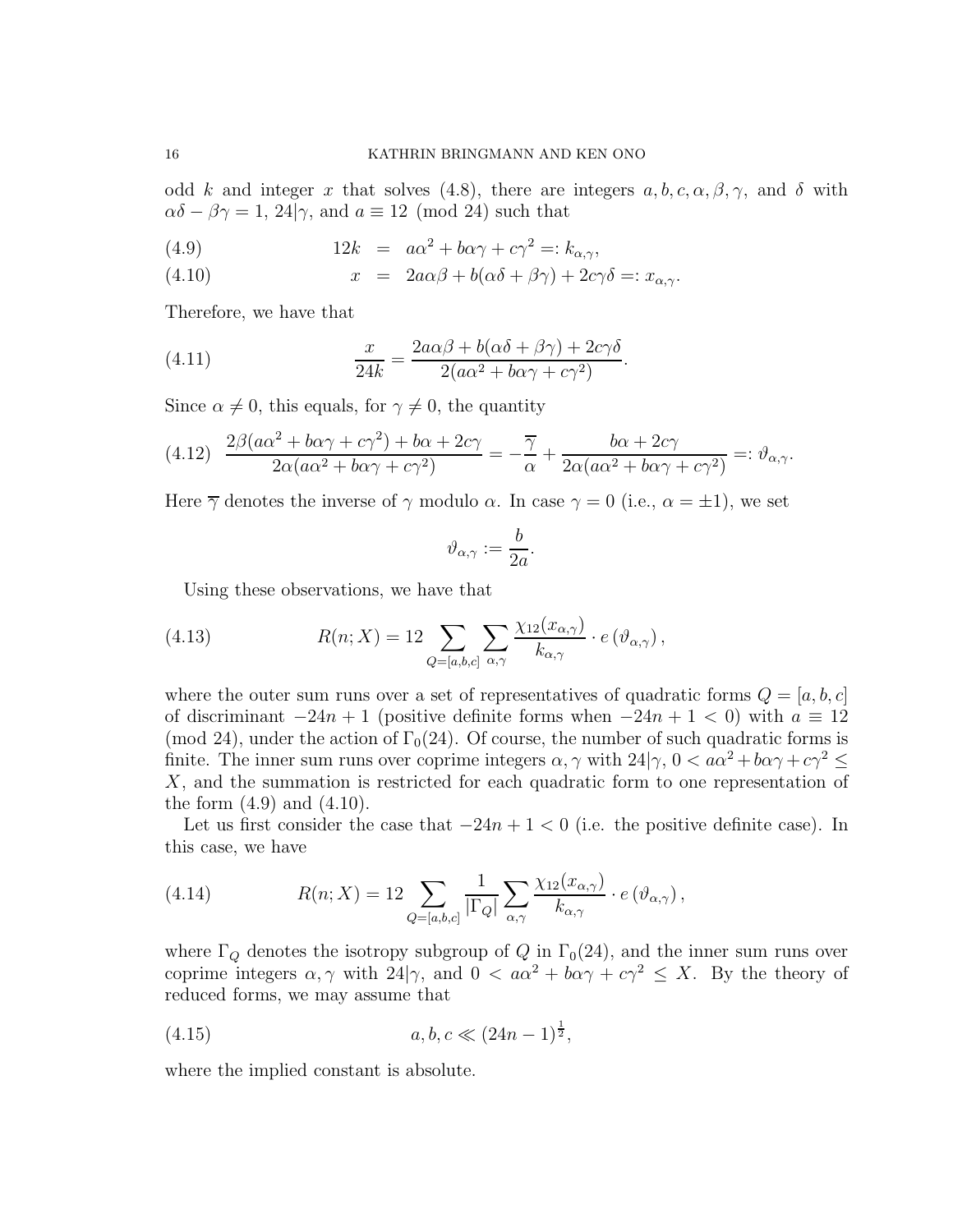Since 24| $\gamma$ , the case  $|\alpha| = |\gamma| = 1$  cannot occur in the inner summation of (4.14). Hence, we can write the inner sum as

$$
\sum_{\alpha,\gamma}\frac{\chi_{12}(x_{\alpha,\gamma})}{k_{\alpha,\gamma}}\cdot e\left(\vartheta_{\alpha,\gamma}\right)=\sum_{|\gamma|<|\alpha|}+\sum_{|\alpha|<|\gamma|}=:\sum_{10}+\sum_{11}.
$$

Since both sums can be estimated in exactly the same way, we only consider  $\Sigma_{10}$ . In this case, we have

(4.16) 
$$
|\alpha| < A \cdot |24n - 1|^{\frac{1}{4}} \cdot X^{\frac{1}{2}} =: A_{n,X},
$$

$$
(4.17) \t\t\t F_1(\alpha) \leq \gamma \leq F_2(\alpha),
$$

for some positive constant A. Here  $F_1(\alpha)$  and  $F_2(\alpha)$  are given by

$$
F_1(\alpha) := 24 \left[ \frac{F_1(\alpha)'}{24} \right],
$$
  
\n
$$
F_2(\alpha) := 24 \left[ \frac{F_2(\alpha)'}{24} \right],
$$
  
\n
$$
F_1(\alpha)' := \max \left( -|\alpha|, -\frac{b\alpha}{2c} - \frac{1}{c} \left( cX + \frac{(1 - 24n)\alpha^2}{4} \right)^{\frac{1}{2}} \right),
$$
  
\n
$$
F_2(\alpha)' := \min \left( |\alpha|, -\frac{b\alpha}{2c} + \frac{1}{c} \left( cX + \frac{(1 - 24n)\alpha^2}{4} \right)^{\frac{1}{2}} \right).
$$

If we let

$$
\varphi(\alpha,\gamma) := \frac{\chi_{12}(x_{\alpha,\gamma})}{k_{\alpha,\gamma}} \cdot e\left(\frac{b\alpha + 2c\gamma}{2\alpha(a\alpha^2 + b\alpha\gamma + c\gamma^2)}\right),
$$

then

(4.18) 
$$
\sum_{10} = \sum_{\substack{1 \leq |\alpha| < A_{n,X} \\ 0 < \alpha \nmid \gamma \neq 0}} \sum_{\substack{F_1(\alpha) \leq \gamma \leq F_2(\alpha) \\ (\alpha, \gamma) = 1 \\ 24|\gamma \neq 0}} e\left(-\frac{\overline{\gamma}}{\alpha}\right) \varphi(\alpha, \gamma) + e\left(\frac{b}{2a}\right).
$$

By partial summation, for  $\alpha \neq \pm 1$ , the inner sum equals

(4.19) 
$$
\sum_{\substack{F_1(\alpha)\leq \mu\leq F_2(\alpha)\\ (\alpha,\gamma)=1\\ 24|\mu}} g(\mu) \left( \varphi(\alpha,\mu) - \varphi(\alpha,\mu+24) \right) + g \left( F_2(\alpha) \right) \varphi \left( \alpha, F_2(\alpha) + 24 \right),
$$

where

$$
g(\mu):=\sum_{\substack{\frac{F_1(\alpha)}{24}\leq \gamma\leq \frac{\mu}{24}\\ (\alpha,\gamma)=1}} e\left(-\frac{\overline{24}\cdot \overline{\gamma}}{\alpha}\right).
$$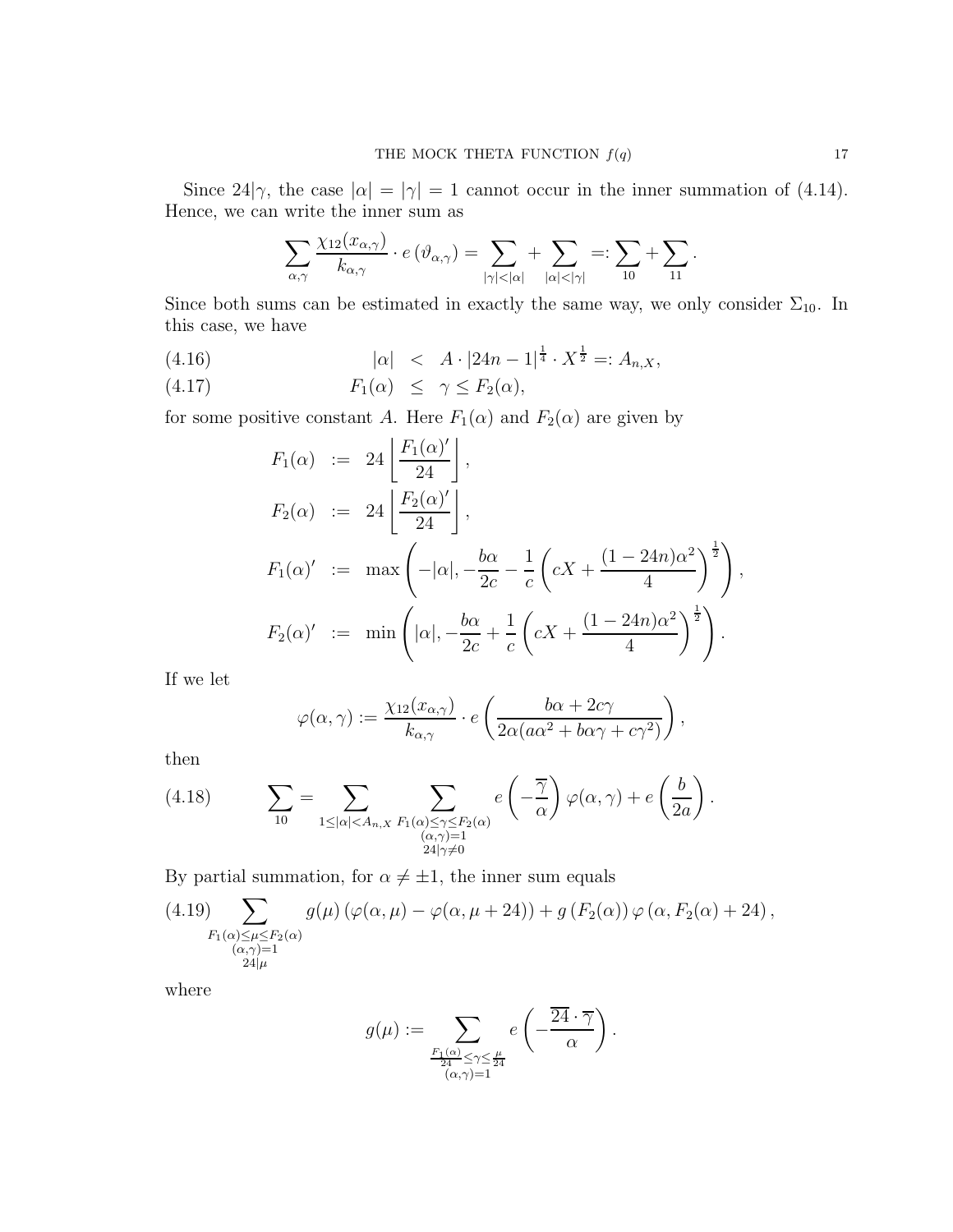When  $\alpha = \pm 1$ , we let the summation run over  $\mu \neq 0$ , and we include the extra term  $e\left(\frac{b}{2a}\right)$  $\frac{b}{2a}$ ). Using the series expansion for the exponential function, one finds that

(4.20) 
$$
\varphi(\alpha,\mu) - \varphi(\alpha,\mu+24) \ll |\alpha|^{-3} (24n-1)^{\frac{1}{2}},
$$

and one trivially finds that

(4.21) 
$$
\varphi(\alpha, F_2(\alpha) + 24) \ll |\alpha|^{-2}.
$$

Moreover, by Lemma 4.3, we have that

(4.22) 
$$
g(\mu) \ll |\alpha|^{\frac{1}{2}} d(\alpha) \log(2|\alpha|).
$$

Inserting  $(4.20)$ ,  $(4.21)$ , and  $(4.22)$  in  $(4.19)$ , we find that  $(4.19)$  can be estimated by

$$
|\alpha|^{-\frac{5}{2}}d(\alpha)\log(2|\alpha|)(24n-1)^{\frac{1}{2}}\sum_{F_1(\alpha)\leq\mu\leq F_2(\alpha)}1+|\alpha|^{-\frac{3}{2}}d(\alpha)\log(2|\alpha|)
$$
  
\n
$$
\ll |\alpha|^{-\frac{3}{2}}d(\alpha)\log(2|\alpha|)(24n-1)^{\frac{1}{2}}+|\alpha|^{-\frac{3}{2}}d(\alpha)\log(2|\alpha|)
$$
  
\n
$$
\ll (24n-1)^{\frac{1}{2}}|\alpha|^{-\frac{3}{2}+\epsilon}.
$$

Inserting this into (4.18), we find that

$$
\sum_{10} \ll (24n-1)^{\frac{1}{2}} \sum_{1 \leq |\alpha| < A_{n,X}} |\alpha|^{-\frac{3}{2}+\epsilon} + 1 \ll (24n-1)^{\frac{1}{2}},
$$

where we obtained the last estimate by comparing the sum with an integral. The sum  $\Sigma_{11}$  is estimated in exactly the same way, and this gives the desired estimate in the case that  $-24n + 1 < 0$ .

We just make some short comments for the case where  $-24n+1 > 0$ . For simplicity, suppose that the quadratic forms considered are primitive (the general case is treated similarly). We can moreover assume that  $a > 0$  and  $c < 0$ . It is well known that every representation of  $12k$  by  $ax^2 + bxy + cy^2$  contains exactly one representation of  $12k$ such that

$$
(4.23) \t\t x, y > 0
$$

$$
(4.24) \t\t y \le \frac{au}{t - bu} \cdot x,
$$

where  $(t, u)$  is a solution of the Pell equation

$$
t^2 + (24n - 1)u^2 = 4,
$$

where  $t$  and  $u$  are positive integers. Morover, if the inequalities  $(4.23)$  hold, then the quadratic form only attains positive values, and so the inner sum in (4.13) corresponding to a primitive form  $Q = [a, b, c]$  can be written as

$$
\sum_{\alpha,\gamma}\frac{\chi_{12}(x_{\alpha,\gamma})}{k_{\alpha,\gamma}}\cdot e\left(\vartheta_{\alpha,\gamma}\right),\,
$$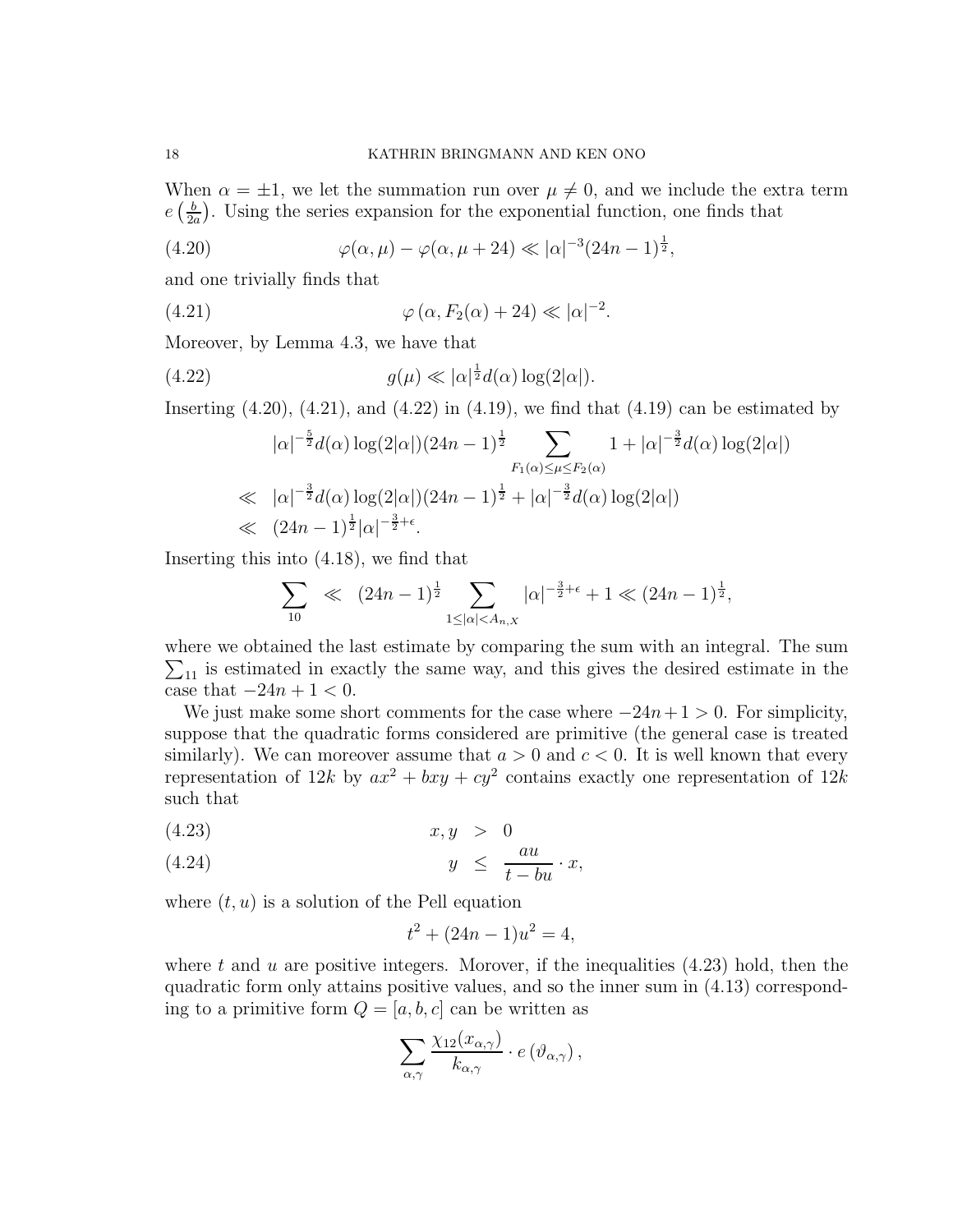where the sum runs over positive coprime integers  $\alpha, \gamma$  with  $24|\gamma, a\gamma^2 + b\alpha\gamma + c\gamma^2 \leq X$ and  $\gamma \leq \frac{a u \alpha}{t-bu}$ . This sum can now be estimated as in the positive definite case above.  $\Box$ 

#### 5. Proof of Theorem 1.1

Here we combine the main results of the previous sections to prove Theorem 1.1. For convenience, we let

(5.1) 
$$
P(z) := P_{\frac{1}{2}}\left(\frac{3}{4}; 24z\right).
$$

Canonically decompose  $P(z)$  into a non-holomorphic and a holomorphic part

(5.2) 
$$
P(z) = P_{nh}(z) + P_h(z).
$$

In particular, we have that

$$
P_h(z) = q^{-1} + \sum_{n=1}^{\infty} \beta(n) q^{24n-1},
$$

where the  $\beta(n)$  are defined in Theorem 3.2.

By Theorem 3.1,  $P(z)$  is a weak Maass form of weight  $1/2$  for  $\Gamma_0(144)$  with Nebentypus  $\chi_{12}$ . Similarly, the function

$$
M(z) := F_0(24z) - G_0(24z),
$$

where  $F_0$  and  $G_0$  are defined by (2.2) and (2.3), by Corollary 2.3, is also a weak Maass form of weight  $1/2$  on  $\Gamma_0(144)$  with Nebentypus  $\chi_{12}$ . Decompose  $M(z)$  into a nonholomorphic and a holomorphic part

(5.3) 
$$
M(z) = M_{nh}(z) + M_h(z).
$$

In particular, observe that

$$
M_h(z) = q^{-1} f(q^{24}).
$$

Thanks to Theorem 3.2, to prove Theorem 1.1 it suffices to show that  $M_h(z) = P_h(z)$ . This identity obviously follows if we establish that

 $P(z) = M(z)$ .

First we establish the following lemma.

Lemma 5.1. In the notation above, we have

$$
P_{nh}(z) = M_{nh}(z).
$$

*Proof.* To prove Lemma 5.1, we apply an anti-linear differential operator  $\xi_k$  defined by

(5.4) 
$$
\xi_k(g)(z) := 2iy^k \frac{\partial}{\partial z} g(z).
$$

In their work on Theta lifts, Bruinier and Funke (see Proposition 3.2 of [11]) show that if g is a weak Maass form of weight k for the group  $\Gamma_0(4N)$  with Nebentypus  $χ$ , then  $ξ_k(g)$  is a weakly holomorphic modular form of weight 2 − k on Γ<sub>0</sub>(4N) with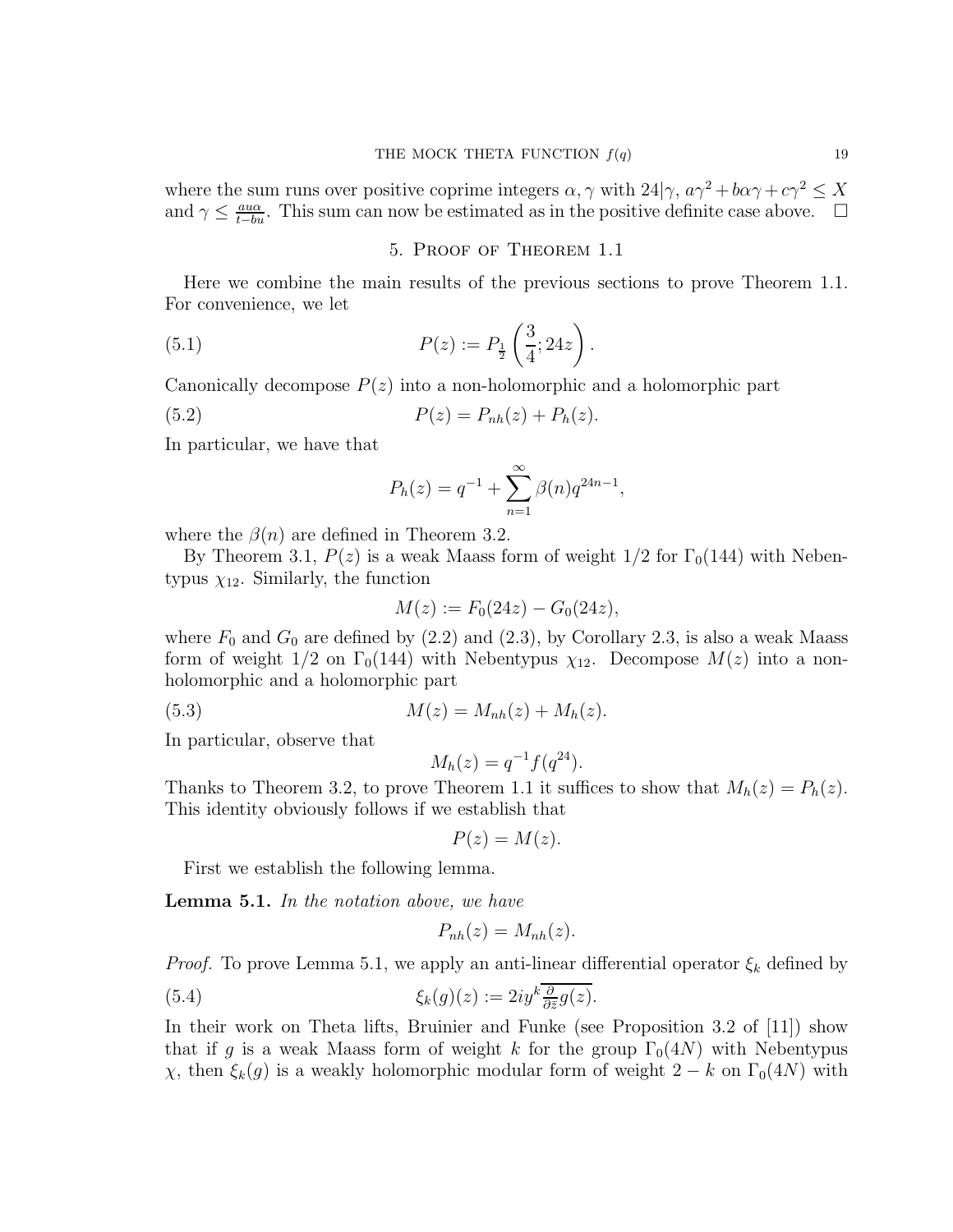Nebentypus  $\chi$  (i.e. those whose poles (if there are any) are supported at the cusps of  $\Gamma_0(4N)$ ). Furthermore,  $\xi_k$  has the property that its kernel consists of those weight k weak Maass forms which are weakly holomorphic modular forms.

We first apply  $\xi_{\frac{1}{2}}$  to the Fourier expansion of  $P(z)$  given in Theorem 3.2. Since  $\xi_{\frac{1}{2}}(g) = 0$  for holomorphic g, and since  $\xi_{\frac{1}{2}}$  is anti-linear, we just have to compute  $\xi _{\frac{1}{2}}^{\mathbf{r}}\left( \left( \Gamma \left( \frac{1}{2}\right. \right. \right.$  $(\frac{1}{2}, 4\pi |24n - 1|y))$ , where *n* is a non-positive integer. In this case, we have that

$$
\xi_{\frac{1}{2}}\left(\Gamma\left(\frac{1}{2}, 4\pi|24n-1|y\right)\right) = -(4\pi|24n-1|)^{1/2}e^{4\pi(24n-1)y}.
$$

Therefore

$$
\xi_{\frac{1}{2}}(P(z)) = \sum_{n=0}^{\infty} a(n)e^{2\pi i(24n+1)z},
$$

where  $a(n)$ , for  $n \neq 0$ , is given by

$$
(5.5) \qquad -2\pi (24n+1)^{\frac{1}{4}} \sum_{k=1}^{\infty} \frac{(-1)^{\left\lfloor \frac{k+1}{2} \right\rfloor} \cdot \overbrace{A_{2k} \left( -n - \frac{k(1+(-1)^k)}{4} \right)}^{k} \cdot J_{\frac{1}{2}} \left( \frac{\pi \sqrt{24n+1}}{12k} \right)},
$$

and, for  $n = 0$ , is given by

(5.6) 
$$
2 - 2\pi \sum_{k=1}^{\infty} \frac{(-1)^{\left\lfloor \frac{k+1}{2} \right\rfloor} \cdot \overline{A_{2k} \left( -\frac{k(1+(-1)^k)}{4} \right)}}{k} \cdot \overline{J_{\frac{1}{2}} \left( \frac{\pi}{12k} \right)}.
$$

By Corollary 4.2, this implies that the weakly holomorphic modular form  $\xi_{\frac{1}{2}}(P(z))$  is indeed a holomorphic modular form of weight  $3/2$  on  $\Gamma_0(144)$  with Nebentypus  $\chi_{12}$ . Its non-zero coefficients are also easily seen to be supported on exponents in the arithmetic progression 1 (mod 24).

Now we apply  $\xi_{\frac{1}{2}}$  to  $M(z)$ . It is easily seen that

$$
\xi_{\frac{1}{2}}(M(z)) = -24 \cdot \overline{g_1(-24\overline{z})} = 4\vartheta(\psi; z),
$$

and so it is a cusp form of weight  $3/2$  on  $\Gamma_0(144)$  with Nebentypus  $\chi_{12}$ . Obviously, its Fourier coefficients are supported on exponents in the arithmetic progression 1 (mod 24).

Therefore,  $\xi_{\frac{1}{2}}(P(z))$  and  $\xi_{\frac{1}{2}}(M(z))$  are both holomorphic modular forms of weight  $3/2$  on  $\Gamma_0(144)$  with Nebentypus  $\chi_{12}$ . Using the dimension formulas for spaces of half-integral weight modular forms (for example, see [15]), it follows that

$$
\dim_{\mathbb{C}}\left(S_{1/2}\left(\Gamma_0(144), \chi_{12}\right)\right) = -24 + \dim_{\mathbb{C}}\left(M_{3/2}\left(\Gamma_0(144), \chi_{12}\right)\right),
$$

where  $S_{1/2}(\Gamma_0(144), \chi_{12})$  (resp.  $M_{3/2}(\Gamma_0(144), \chi_{12})$ ) denotes the space of cusp (resp. holomorphic modular) forms of weight  $1/2$  (resp.  $3/2$ ) on  $\Gamma_0(144)$  with Nebentypus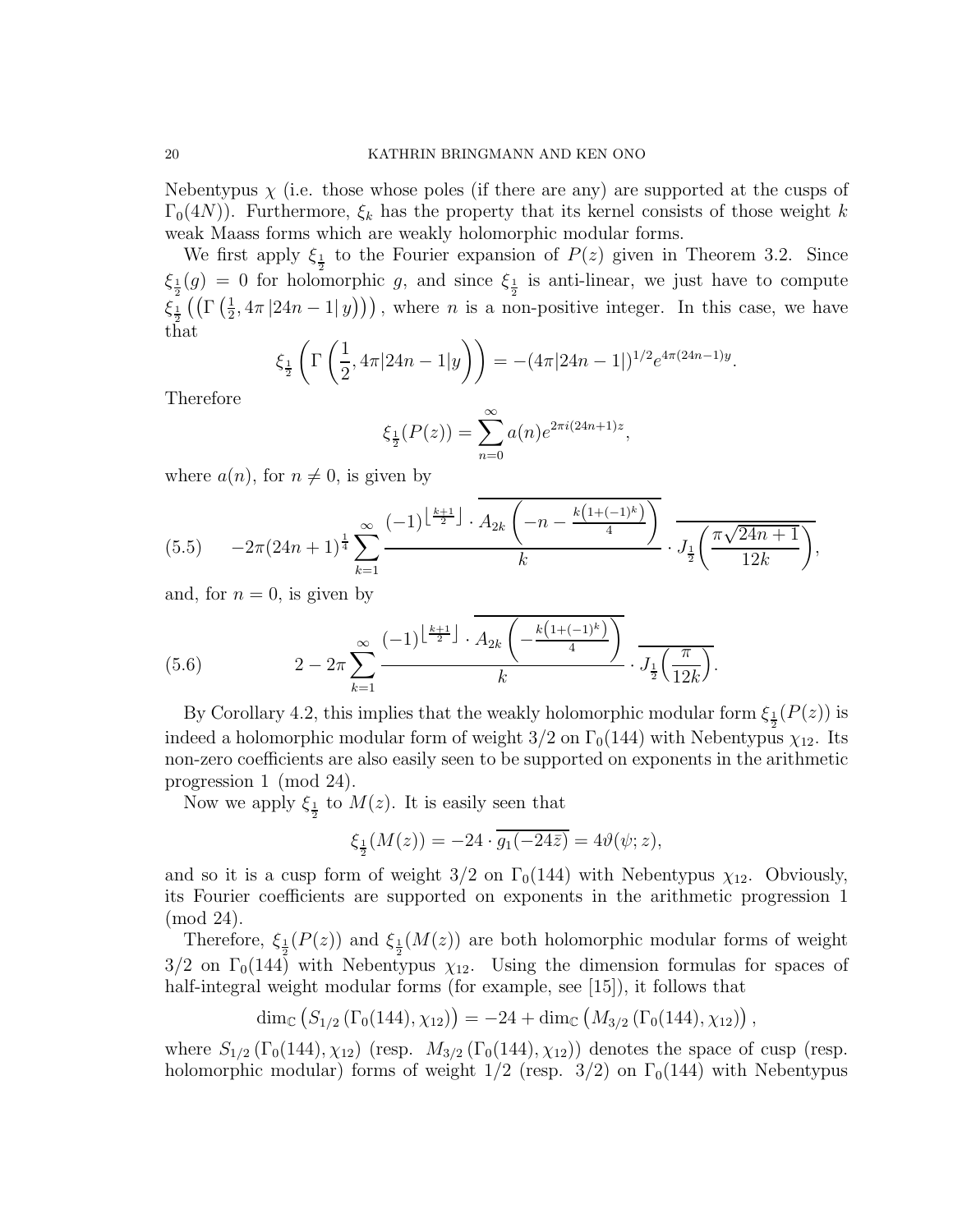$\chi_{12}$ . The Serre-Stark Basis Theorem for modular forms of weight  $1/2$  [24] implies that

(5.7) 
$$
\dim_{\mathbb{C}}(M_{1/2}(\Gamma_0(144), \chi_{12})) = \dim_{\mathbb{C}}(S_{1/2}(\Gamma_0(144), \chi_{12})) = 0,
$$

since  $576 = 4 \cdot \frac{\mathfrak{f}(\chi_{12})^2}{144}$ , where  $\mathfrak{f}(\chi_{12}) = 12$  is the conductor of  $\chi_{12}$ . Therefore, we find that

$$
\dim_{\mathbb{C}} (M_{3/2}(\Gamma_0(144), \chi_{12})) = 24.
$$

Since  $\xi_{\frac{1}{2}}(P(z)), \xi_{\frac{1}{2}}(M(z)) \in M_{3/2}(\Gamma_0(144), \chi_{12})$  both have the property that their Fourier coefficients are supported on exponents of the form  $24n + 1 \ge 1$ , choose a constant c so that the coefficient of q, and hence all the coefficients up to and including  $q^{24}$ , of  $\xi_{\frac{1}{2}}(P(z))$  and  $c \cdot \xi_{\frac{1}{2}}(M(z))$  agree. By dimensionality, this in turn implies that  $\xi_{\frac{1}{2}}(P(z)) = c \cdot \xi_{\frac{1}{2}}(M(z))$ , and so we have that

$$
P_{nh}(z)=c\cdot M_{nh}(z).
$$

To complete the proof of Lemma 5.1, we must establish that  $c = 1$ . To this end, we let

$$
E(z) := P(z) - c \cdot M(z).
$$

This function is a weakly holomorphic modular form of weight  $1/2$  on  $\Gamma_0(144)$  with Nebentypus  $\chi_{12}$ . By (1.7) and Corollary 4.2, we have that

$$
E(z) = P_h(z) - c \cdot M_h(z) = (1 - c)q^{-1} f(q^{24}) + \sum_{n \ge 0} A(n)q^{24n-1},
$$

where  $|A(n)| = O\left((24n-1)^{\frac{3}{4}+\epsilon}\right)$  for positive integers n. By the proof of Theorem 2.1 (see [26] and [27]), applying the map  $z \mapsto -\frac{1}{z}$  returns a non-holomorphic contribution unless  $c = 1$ . Since  $E(z)$  does not have a non-holomorphic component, it follows that  $c = 1$ , which in turn proves that  $P_{nh}(z) = M_{nh}(z)$ .

Remark. In the proof of Lemma 5.1, it is shown that  $\xi_{\frac{1}{2}}(P(z)) = \xi_{\frac{1}{2}}(M(z)) = 4\vartheta(\psi; z)$ . We illustrate the rate of convergence of the formulas in  $(5.5)$  and  $(5.6)$ . By truncating these infinite series expansions after 750 terms, one obtains the following numerical approximation

$$
\frac{1}{4}\xi_{\frac{1}{2}}(P(z)) \sim 0.989q - 5.008q^{25} + 7.019q^{49} + 0.110q^{73} - 0.043q^{97} - 10.939q^{121} + \cdots
$$

$$
= q - 5q^{25} + 7q^{49} - 11q^{121} + \cdots
$$

Returning to the proof of Theorem 1.1, by Lemma 5.1, it follows that

$$
P(z) - M(z) = P_h(z) - M_h(z) = q^{-1} + \sum_{n=1}^{\infty} \beta(n) q^{24n-1} - q^{-1} f(q^{24}) = \sum_{n=1}^{\infty} \nu(n) q^{24n-1}
$$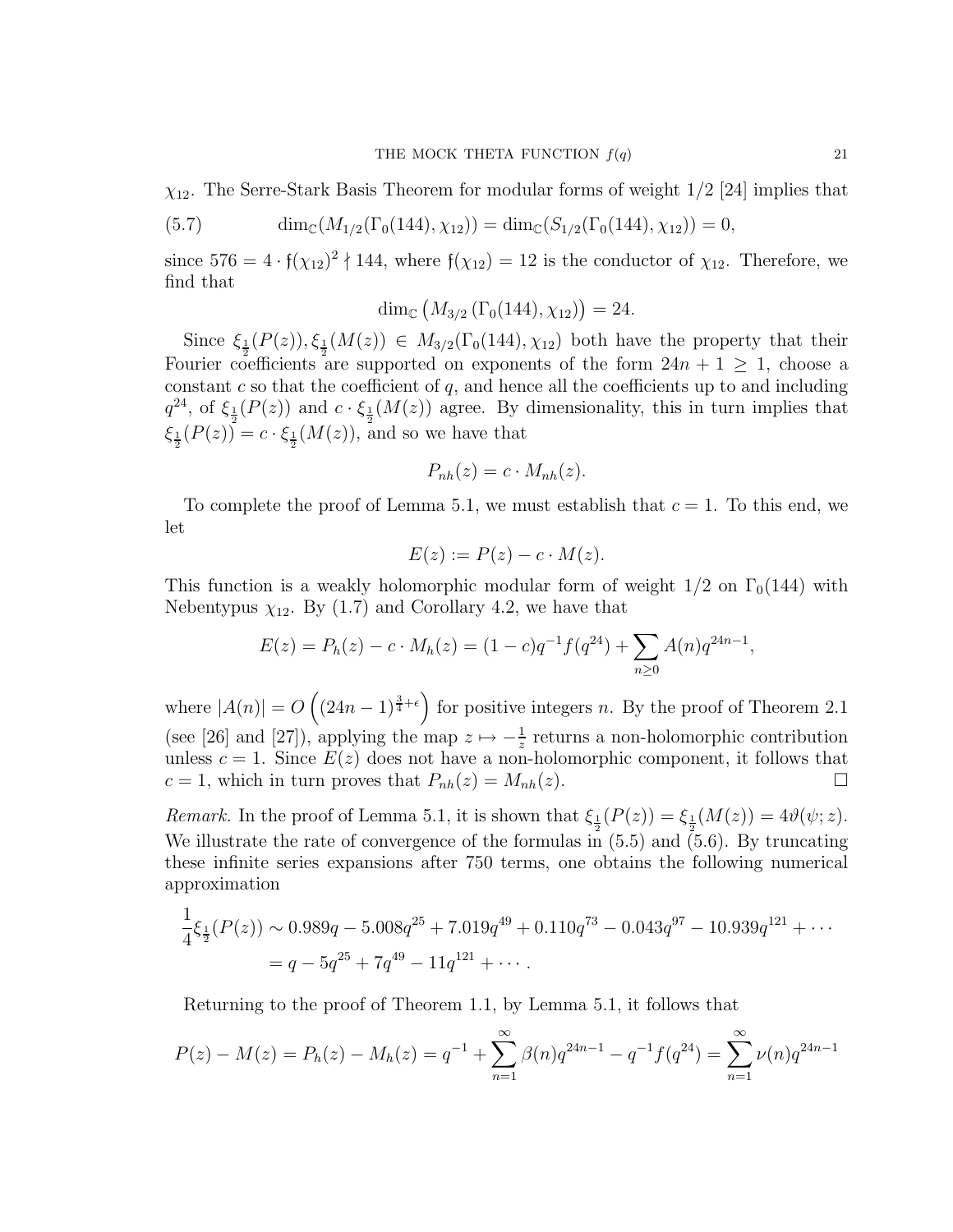is a weakly holomorphic modular form of weight  $1/2$  on  $\Gamma_0(144)$  with Nebentypus  $\chi_{12}$ . By (1.7) and Corollary 4.2, it follows that

$$
|\nu(n)| = O\left(n^{\frac{3}{4}+\epsilon}\right).
$$

Therefore,  $P(z) - M(z)$  is a holomorphic modular form. However, by (5.7), this space is trivial, and so we find that  $P(z) - M(z) = 0$ , which in turn implies that

$$
q^{-1} + \sum_{n=1}^{\infty} \beta(n) q^{24n-1} = q^{-1} f(q^{24}).
$$

Theorem 1.1 now follows from Theorem 3.2.

#### **REFERENCES**

- [1] M. Abramowitz and I. Stegun, Pocketbook of mathematical functions, Verlag Harri Deutsch, 1984.
- [2] G. E. Andrews, On the theorems of Watson and Dragonette for Ramanujan's mock theta functions, Amer. J. Math. 88, No. 2, (1966), pages 454-490.
- [3] G. E. Andrews, Mock theta functions, Theta functions Bowdoin 1987, Part 2 (Brunswick, ME., 1987), pages 283-297, Proc. Sympos. Pure Math. 49, Part 2, Amer. Math. Soc., Providence, RI., 1989.
- [4] G. E. Andrews, Partitions: At the interface of q-series and modular forms, Rankin Memorial Issues, Ramanujan J. 7 (2003), pages 385-400.
- [5] G. E. Andrews, Partitions with short sequences and mock theta functions, Proc. Natl. Acad. Sci. USA, 102, No. 13, (2005), pages 4666-4671.
- [6] G. E. Andrews, R. Askey, and R. Roy, Special functions, Cambridge Univ. Press, Cambridge, 1999.
- [7] G. E. Andrews, F. Dyson, and D. Hickerson, Partitions and indefinite quadratic forms, Invent. Math. 91, No. 3, (1988), pages 391-407.
- [8] G. E. Andrews and F. Garvan, Dyson's crank of a partition, Bull. Amer. Math. Soc. (N. S.) 18, No. 2, (1988), pages 167-171.
- [9] A. O. L. Atkin and H. P. F. Swinnerton-Dyer, Some properties of partitions, Proc. London Math. Soc. 66, No. 4, (1954), pages 84-106.
- [10] J. H. Bruinier, *Borcherds products on*  $O(2,\ell)$  and Chern classes of Heegner divisors, Springer Lect. Notes, 1780, Springer-Verlag, Berlin, 2002.
- [11] J. H. Bruinier and J. Funke, On two geometric theta lifts, Duke Math. J. 125 (2004), pages 45-90.
- [12] Y.-S. Choi, Tenth order mock theta functions in Ramanujan's lost notebook, Invent. Math. 136, No. 3, (1999), pages 497-569.
- [13] H. Cohen, q-identities for Maass waveforms, Invent. Math. 91, No. 3, (1988), pages 409-422.
- [14] H. Cohen, Corrigendum to "q-identities for Maass waveforms", Invent. Math. 120, No. 3, (1995), pages 579-580.
- [15] H. Cohen and J. Oesterl´e, Dimensions des espaces des formes modulaires, Springer Lect. Notes 627 (1977), pages 69-78.
- [16] L. Dragonette, Some asymptotic formulae for the mock theta series of Ramanujan, Trans. Amer. Math. Soc. 72, No. 3, (1952), pages 474-500.
- [17] F. Dyson, Some guesses in the theory of partitions, Eureka (Cambridge) 8 (1944), pages 10-15.
- [18] D. A. Hejhal, The Selberg trace formula for  $PSL_2(\mathbb{R})$ , Volume II, Springer Lect. Notes in Math. 1001, Springer-Verlag, 1983.